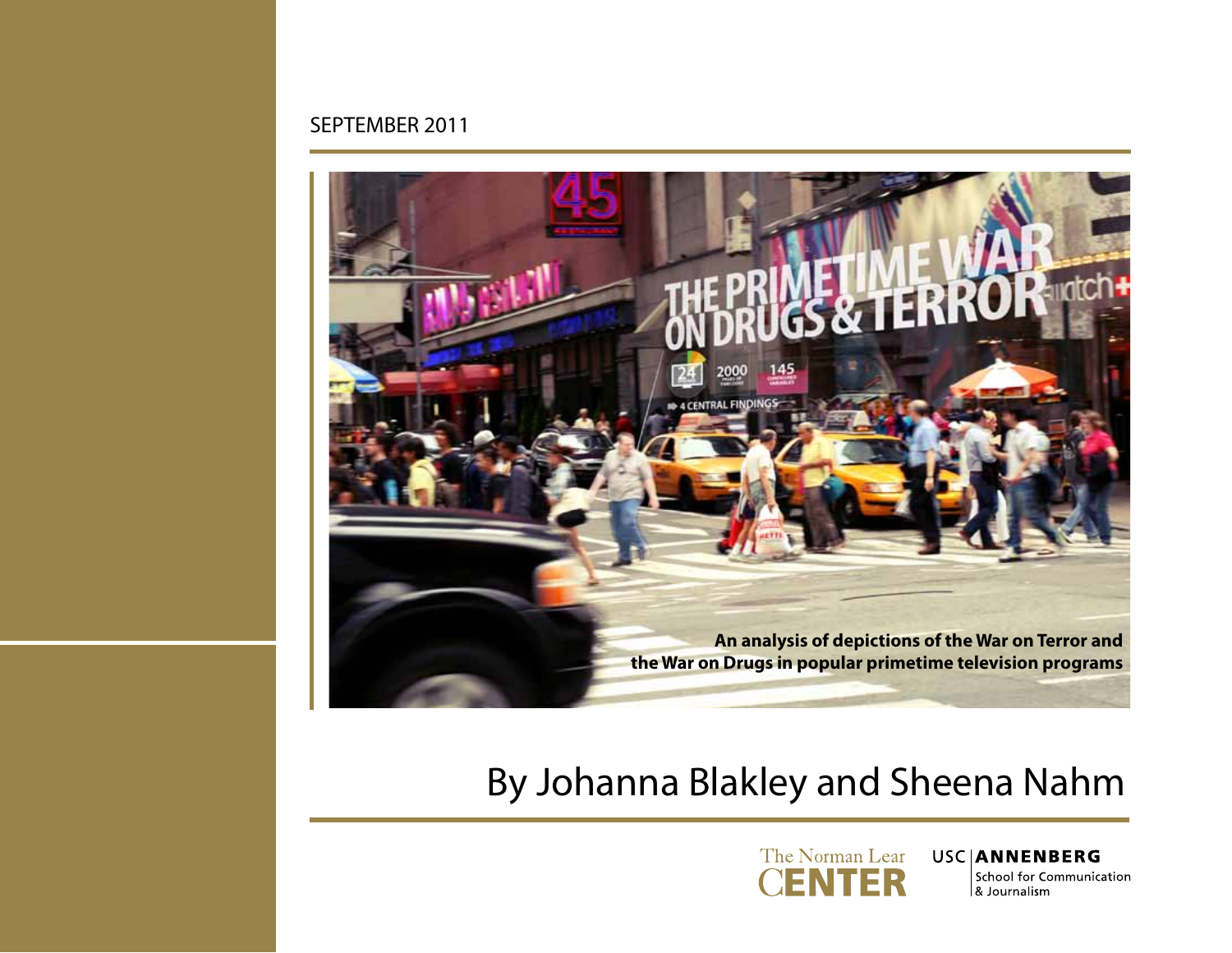# ABOUT

#### **The Norman Lear Center**

Based at the Annenberg School for Communication & Journalism at the University of Southern California, the Norman Lear Center is a multidisciplinary research and public policy center exploring implications of the convergence of entertainment, commerce, and society. On campus, the Lear Center builds bridges between eleven schools whose faculty study aspects of entertainment, media and culture. Beyond campus, it bridges the gap between the entertainment industry and academia, and between them and the public.

> For more information, please visit www.learcenter.org or email enter@usc.edu.

Graphic design & infographics by Veronica Jauriqui Primetime War on Terror video by Joe Sabia Cover design by David Murawsky

*The Primetime War on Drugs & Terror* is licensed under the Creative Commons Share Alike, Attribution License.



**USC ANNENBERG**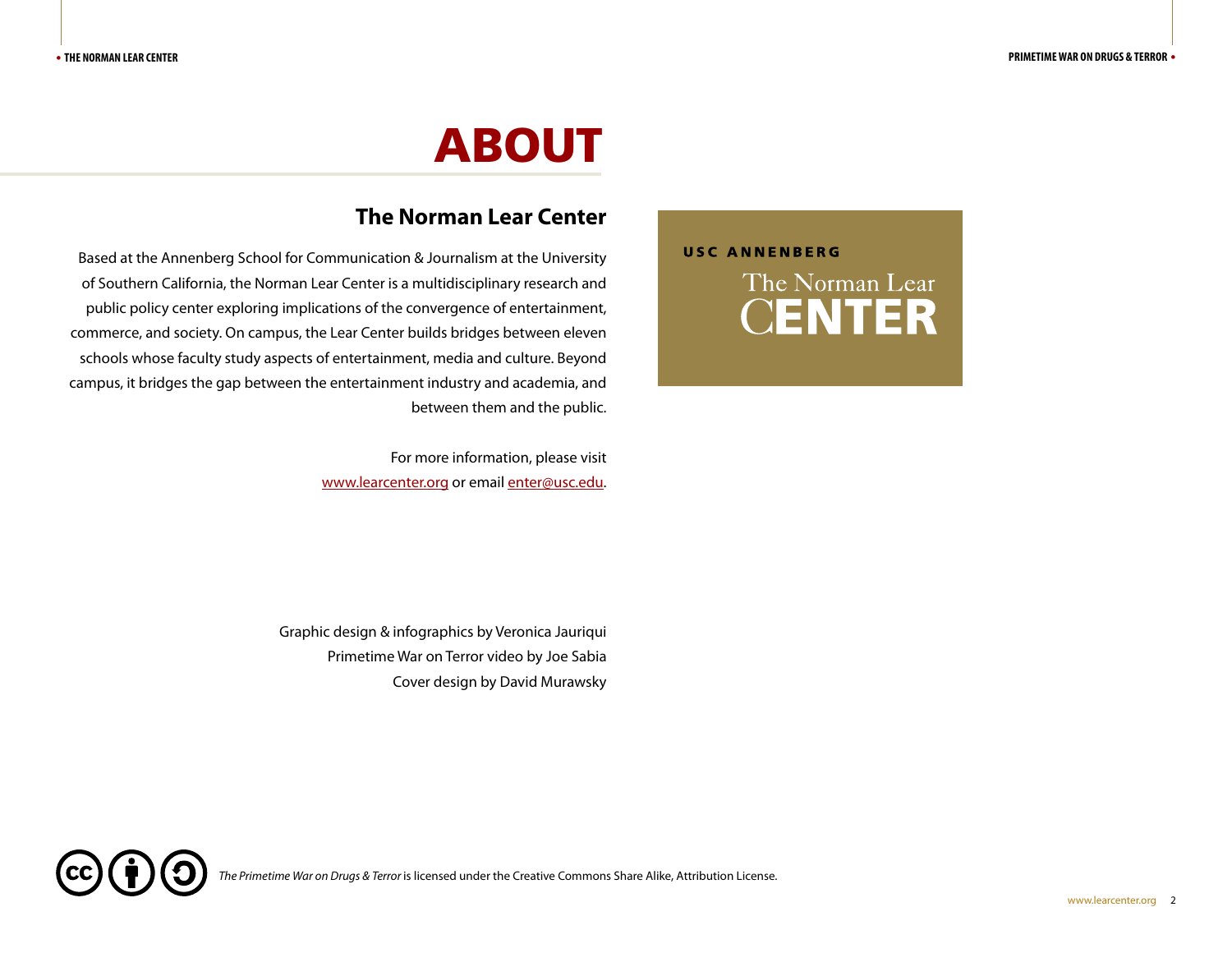### **TABLE OF CONTENTS**

- 4 **INTRODUCTION by Martin Kaplan**
	- 7 **SUMMARY OF FINDINGS**
- **DEPICTIONS OF THE PRIMETIME WAR ON DRUGS & TERROR 10** 
	- DEPICTIONS OF THE LEGAL SYSTEM 10
		- DEPICTIONS OF INTERROGATIONS 14
			- DEPICTIONS OF SUSPECTS 16
				- DEPICTIONS OF DRUGS 20
	- 22 DEPICTIONS OF SURVEILLANCE & PUBLIC KNOWLEDGE
		- 24 **DISCUSSION**
		- 25 **METHODOLOGY**
		- 28 **AFTERWORD by Anjuli Verma**
			- 30 **APPENDIX A**
			- 33 **APPENDIX B**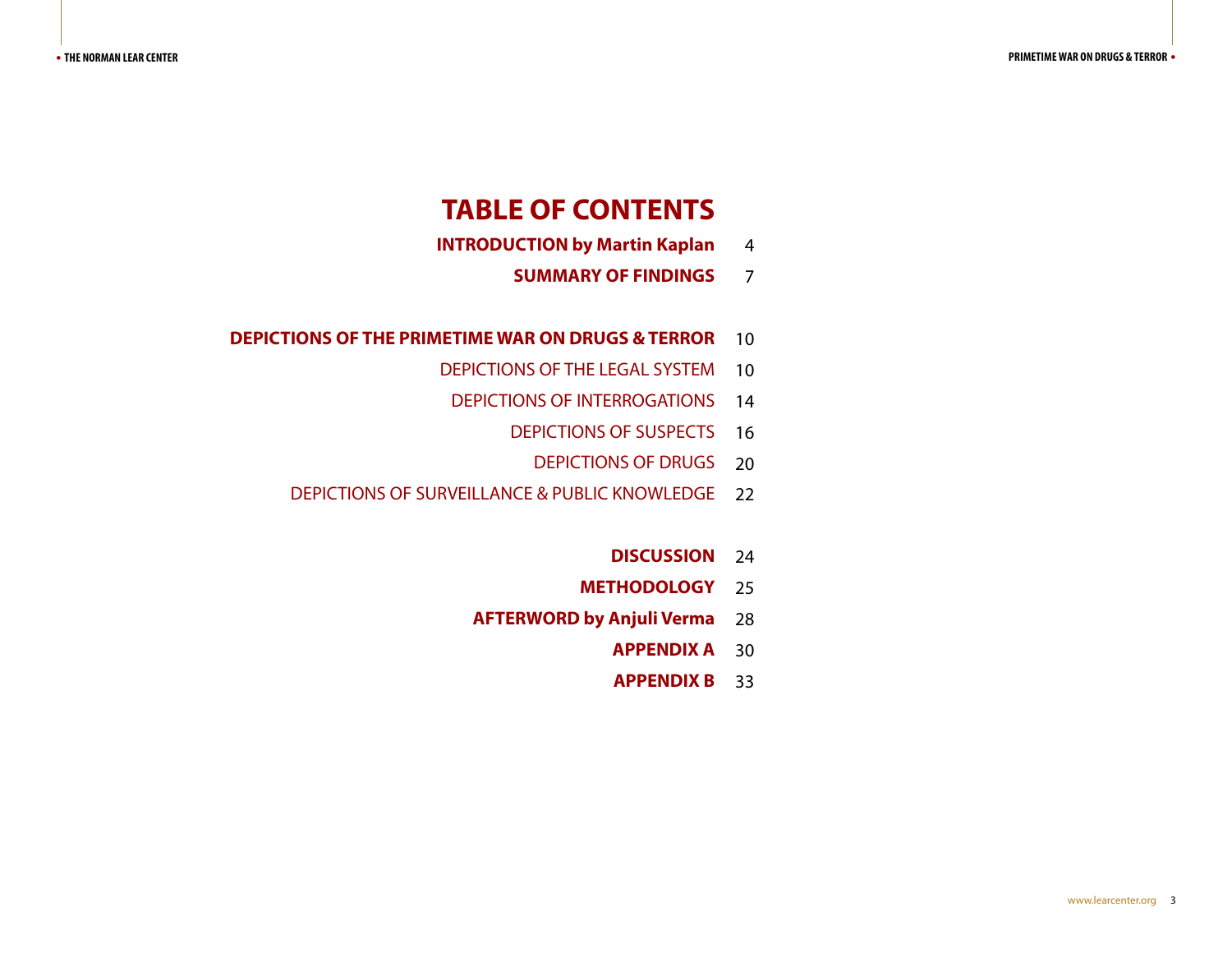# INTRODUCTION

**Does popular culture simply reflect our world**, or do its depictions of society actually create what we think reality is?

The question has been argued over since Plato worried about the impact on youth of the mass entertainment of his time – performances of Homer. Today there's little doubt that the media shape our view of the world; if it didn't, the advertising industry and the ubiquitous 30-second mini-movies it churns out wouldn't be a \$400 billion global business.

What remains in dispute about the effects of pop culture is how powerful its content is, compared with all the other influences we're exposed to. For the hundred or so advocacy groups who lobby the studios and networks, the answer is: a lot. The depiction of women and girls, of Hispanics and Muslims, of climate change and workplace safety, of organ donors and designated drivers – there's scarcely a group or cause that hasn't been trying to get Hollywood to do right by it.

Since 2000, The Norman Lear Center has been studying a fair amount of the content

**What remains in dispute about the effects of pop culture is how powerful its content is, compared with all the other influences we're exposed to.** 

of popular entertainment, especially television and film, in order to provide baselines and longitudinal data about the ways that media depict our world; to relate that data to something we have also been studying – the beliefs and behavior of the audiences who consume that media; to launch informed conversations about media's impacts on society; to provide resources to members of the creative community who want the stories they tell to depict the world accurately; and to marshal the potential of entertainment to educate, inspire and empower.

For example, the Lear Center's Hollywood, Health & Society (HH&S) program, with initial funding from the Centers for Disease Control and Prevention, runs a media monitoring project that analyzes how healthy and unhealthy behaviors are depicted in popular entertainment. HH&S conducts research on the effects of health storylines on audiences' values, attitudes and actions, which turn out to be considerable. It provides a free resource to writers and producers who have script questions about public health and medical topics by connecting the shows to some of the nation's leading experts on those topics, who volunteer their time and expertise because they know how depictions in fiction can have consequences in reality. It also trains those experts to be better storytellers about public health issues, whether on the phone with writers, on panels and workshops at the Writers Guild of America, West, or in the writers' rooms where the shows are created. With additional support from The Bill & Melinda Gates Foundation, the California Endowment and the Barr Foundation, it takes Hollywood writers to communities, both in the U.S. and around the world, so they can see for themselves how public health issues play out in peoples' lives. It also presents the annual Sentinel for Health Awards to shows that exemplify a respect for accuracy, and for the power their stories and characters wield.<sup>1</sup>

<sup>1</sup> More information about HH&S, as well as the other activities and publications of the Lear Center that are mentioned here, may be found at http://learcenter.org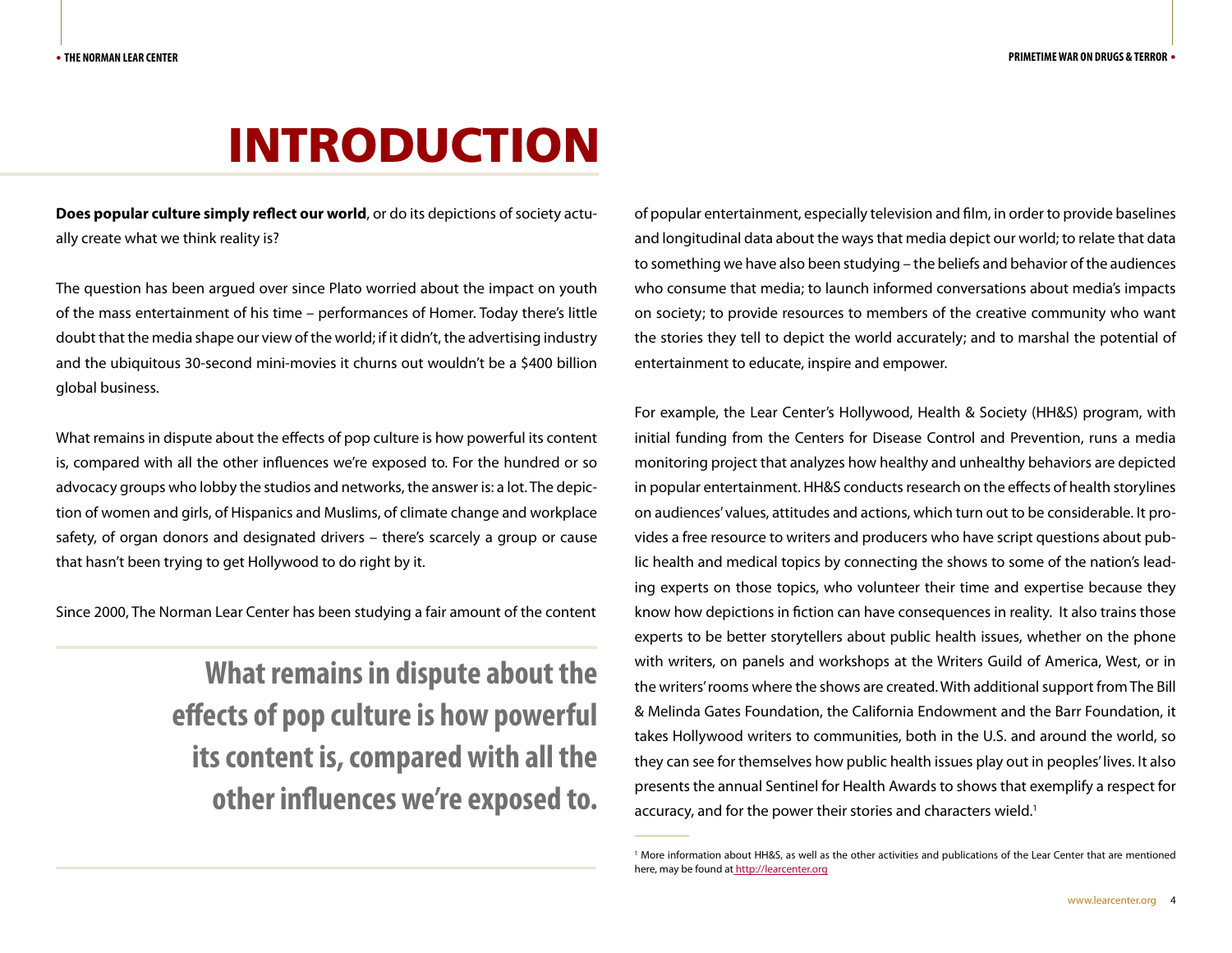The Lear Center's interest in media depictions and impacts has played out in a number of other projects as well.

- The first report we released, on the image of Jews in primetime entertainment, contained a content analysis of the representations of Jews and Judaism in hit shows, along with essays by Frank Rich and Neal Gabler.  $2$
- The depiction of government employees in pop culture, as well as a survey of public opinion about them that we commissioned from Princeton Survey Research Associates International (PSRAI), was the first research done under the banner of our Media, Citizens & Democracy project.
- Our project on Celebrity, Politics & Public Life culminated in *Warners' War*, a museum exhibit drawn from the Warner Brothers archive, as well as a book including essays by USC professors Leo Braudy and Steven J. Ross; their topic was the anti-fascist films released by that studio, their impact on the American public and their reception by the Roosevelt Administration, especially during the pre-Pearl Harbor period of American neutrality.<sup>3</sup>
- • With Participant Media, starting with the documentaries *Food, Inc*. and *Waiting for 'Superman'*, we are conducting a series of studies of the impact of their films on audiences, with a focus on those viewers' social activism.
- Journeys in Film, the Lear Center's newest project, provides curricular guides and teacher training to schools that use the power of movies from other nations, screened and studied in the classroom, to educate American students about the world.

So for the Lear Center, studying the depiction of the War on Drugs and the War on Terror in scripted primetime shows was a natural outgrowth of conversations we had with the ACLU beginning in 2007. As former ACLU staffer Anjuli Verma recounts in the Afterword to this report, our goal was to explore the terrain beyond the "Jack Bauer effect" – the impact of episodes of the Fox series *24* on beliefs about interrogation techniques, including their effect on West Point cadets, that Jane Mayer's *New Yorker* piece on torture and *24* reported.4 For this research we collaborated again with PSRAI, which used an instrument we designed to analyze the







**Figure 1** *Primetime Terror* by Joe Sabia

content of 49 episodes of ten primetime shows. Funding for this work was provided by the ACLU, but the findings reported here are independent of the ACLU and reflect only the analysis of its authors. The Lear Center also commissioned an online video by digital artist/storyteller Joe Sabia, who remixed footage from the TV episodes we

<sup>2</sup> Gabler, N., Rich, F., & Antler, J. (2000). *Television's changing image of American Jews*. The Norman Lear Center Press & The American Jewish Committee.

<sup>&</sup>lt;sup>3</sup> Warners' war: politics, pop culture & propaganda in wartime Hollywood (2003). Eds. Kaplan, M. & Blakley, J. The Norman Lear Center Press.

<sup>4</sup> Mayer, J. (2007, Feb 9). Whatever it takes. *The New Yorker*. Retrieved from http://j.mp/o61VCV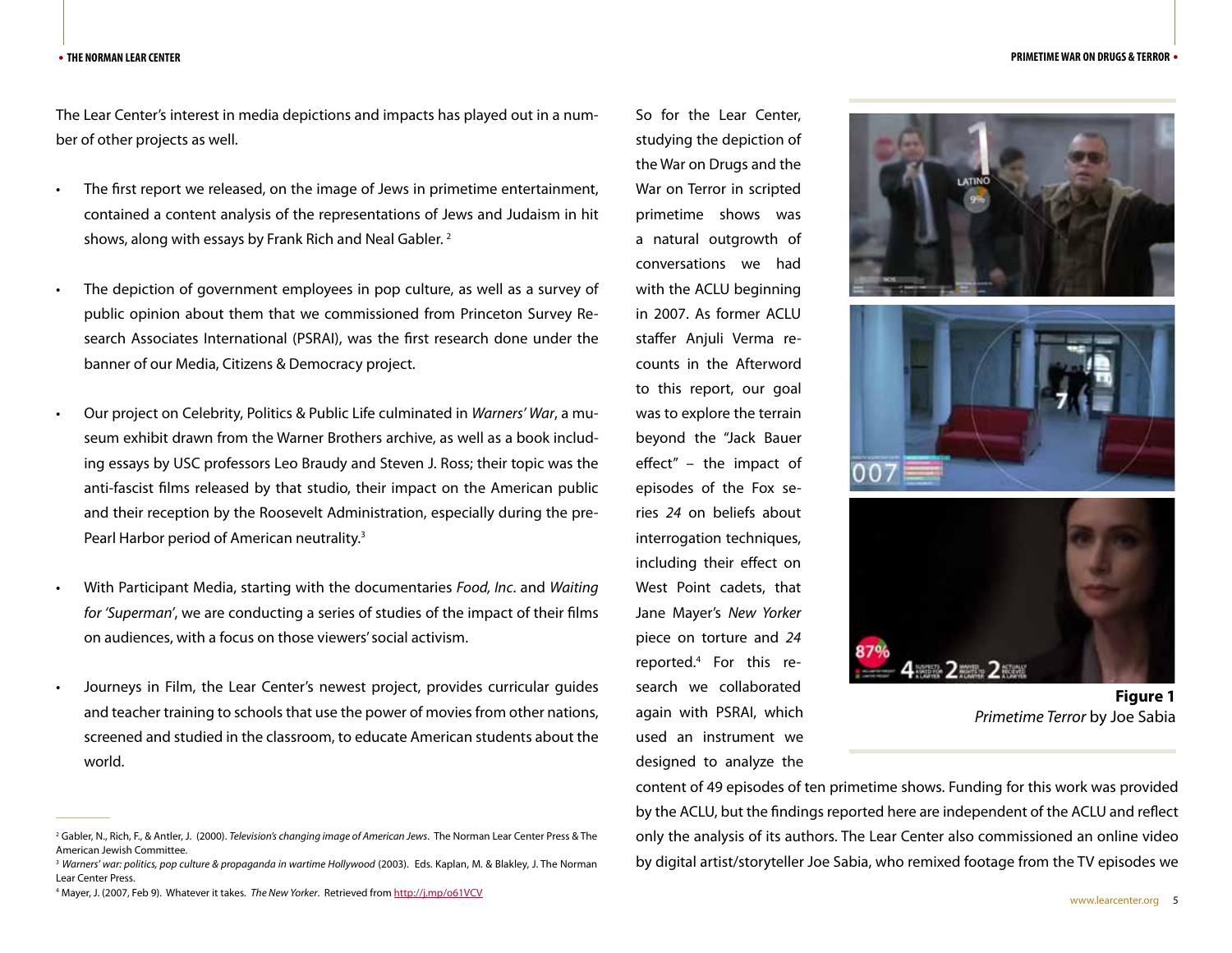studied in order to convey the flavor of our findings about the War on Terror (Fig. 1).<sup>5</sup>

In addition to laying out what we found about entertainment's depictions of the War on Terror and Drugs, in this report we juxtapose those findings with public opinion polls on those wars, and with facts and statistics about them. We are making no claim that these TV shows caused the opinions measured by those polls, nor that those opinions influenced the authors of those shows' scripts. The notable similarities and differences between the content of these shows and the actual conduct of our justice system are unaffected by assumptions about what, if anything, caused what.

In the U.S., entertainment is a business. With the small and beleaguered exception of PBS, and in contrast with most other industrial nations, the creation and production of American primetime entertainment is entirely unsubsidized by the government, and it is distributed by networks not owned by the government. Also making U.S. entertainment unique is the protection of the First Amendment. The artists who create American TV are accountable to their audiences and their executives, not to academics or advocates or public agencies. Their job is to entertain. But it has been our experience, in 11 years of working with the entertainment industry, that many of its most talented professionals are passionate about being true-to-life, and they are well aware of the magic that storytelling works on audiences, creating a "reality" no less real than reality, even though everyone knows it's all make-believe. That's the power that has compelled people since Plato, and that's the reality we describe in this report.

**Martin Kaplan** *holds the Norman Lear Chair in Entertainment, Media and Society at the University of Southern California's Annenberg School, where he was associate dean for ten years. He is the founding director of the school's Norman Lear Center.*

<sup>&</sup>lt;sup>5</sup> Sabia, J. *Primetime terror*. <u>http://primetimeterror.com</u>. A video about our findings on TV's depictions of the War on Drugs will also be released.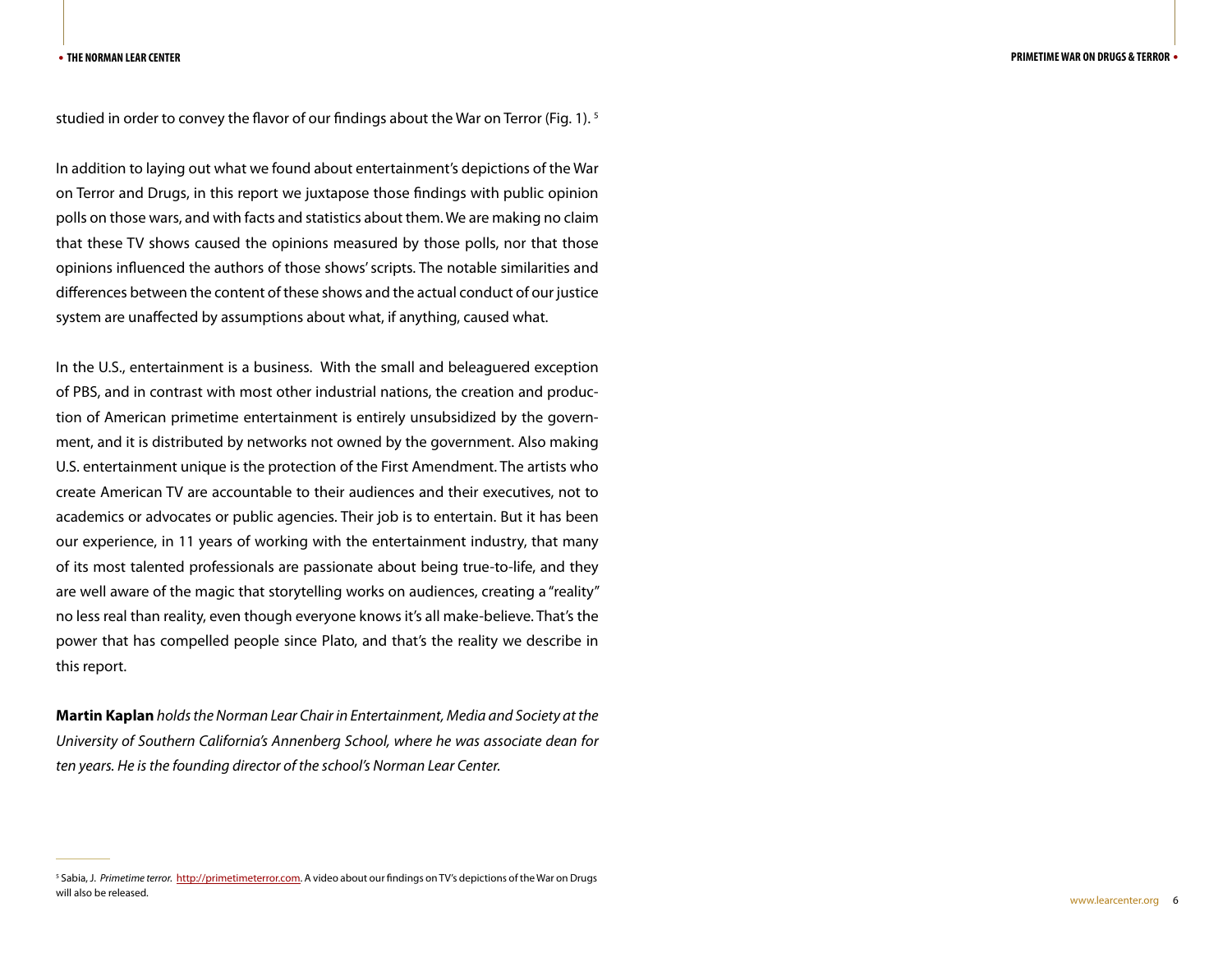# SUMMARY OF FINDINGS

**At the USC Annenberg Norman Lear Center**, we've produced research demonstrating the profound impact that televised entertainment can have on audiences. Whether we like it or not, people are moved by entertainment content and, if the depictions seem realistic, there is a good chance they will apply what they see on the screen to their lives.<sup>6</sup>

This is one reason that we decided to develop a research project with the American Civil Liberties Union that would help us understand what Americans (and the rest of the world) might be learning about the War on Terror and the War on Drugs from the most popular shows on U.S. television (which are watched by billions of people around the world). With the assistance of Princeton Survey Research Associates International, we conducted a very detailed analysis of 49 recent episodes of popular primetime dramas (Fig. 2).



We selected episodes that addressed the War on Terror or the War on Drugs from ten highly-rated one hour network dramas: *24*, *CSI*, *CSI: Miami*, *The Good Wife*, *House*, *Law & Order*, *Law & Order: Los Angeles*, *Law & Order: SVU*, *NCIS* and *NCIS: Los Angeles*. All of the episodes aired during 2010, except for eight shows which aired in late 2009 as part of the network 2009-10 season. The aim was to analyze how terror or drugrelated plots were portrayed rather than to assess how frequently these plots appeared. We subjected each episode to a codebook with 145 variables and over 800 sub-variables (see the Methodology section on page 27 for more details).

In an effort to contextualize this research and how it might come into dialogue with other conversations about the War on Drugs and the War on Terror, we include recent public opinion survey data about these wars as well as data about how the government and the justice system, in particular, are conducting them. We think viewing these three types of data together – that is, depictions on television, public opinion and statistics about real world practices – is the best way to begin an informed conversation about how these wars are being carried out and understood in America.

6 After watching one minor storyline about obesity in the primetime drama *ER*, viewers reported more healthy behaviors, including exercising and eating healthy food. Valente, T.W., Murphy, S.T., Huang, G., Gusek, J., Greene, J. & Beck, V. (2007). Evaluating a minor storyline on ER about teen obesity, hypertension and 5 A Day. Journal of Health Communication, 12, 6, 551-566. More research of this type can be found at http://j.mp/o7uSjM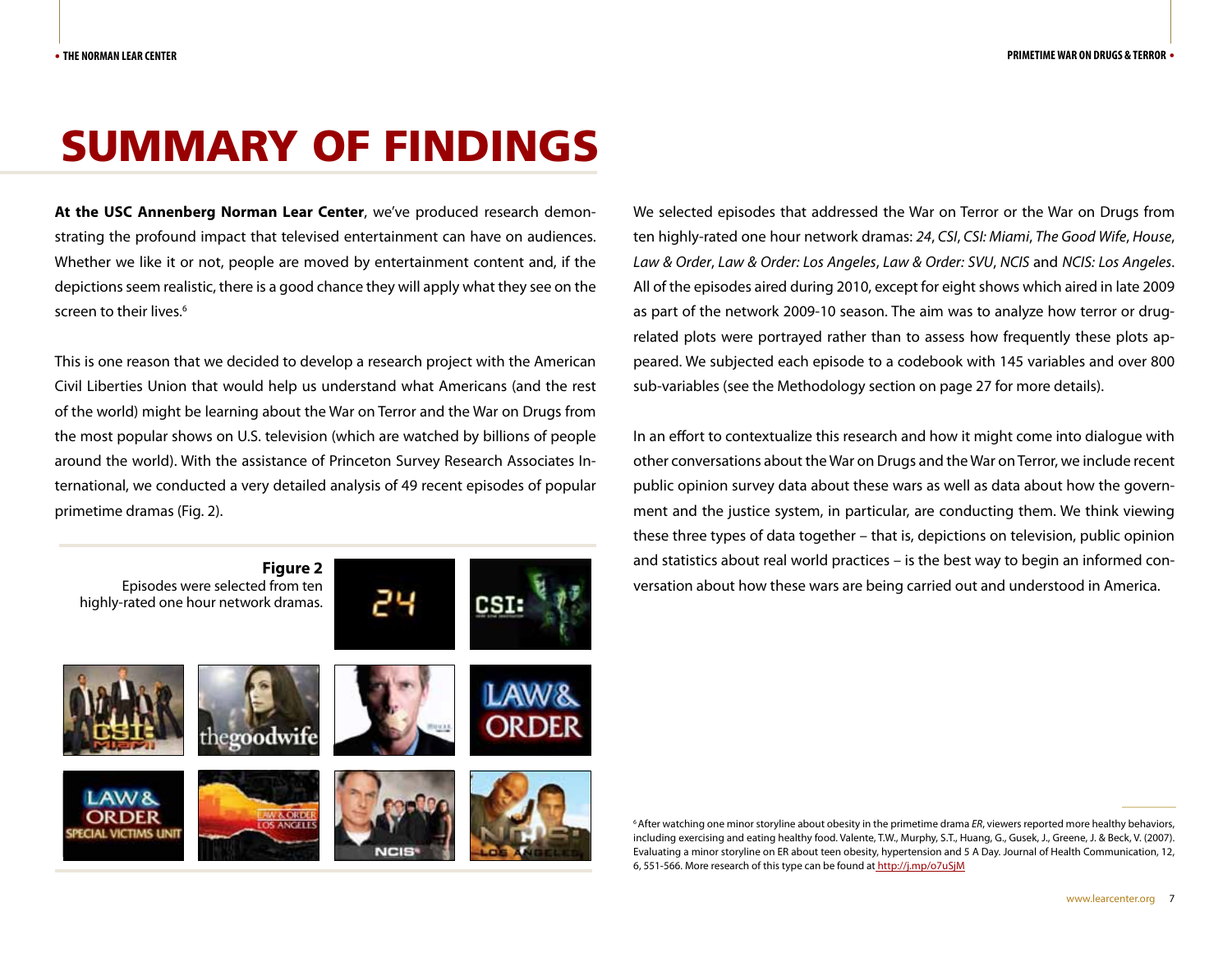**Here are the principal findings:** 

#### **FINDING 1**

**In TV storylines about the War on Drugs, drug users are not arrested and drug suspects are often portrayed as morally ambiguous or even heroic.**

On primetime TV, no suspects who were drug users were arrested, while 72% of suspects who were manufacturing or selling drugs were arrested. One in five drug suspects actually shifted from being portrayed as "bad guys" at the beginning of the show to "good guys" or "mixed" by the end. These patterns may reflect an ambivalence about incarcerating drug users that we see in recent public opinion polls. According to a poll from 2010, 87% of voters in the U.S. favor reducing prison time for low-risk, nonviolent offenders.<sup>7</sup> Twenty-seven percent of Americans think that drug possession or use should never result in incarceration. An additional 41% think that incarceration is only sometimes necessary.8

#### **FINDING 2**

**These TV episodes reflect that the vast majority of drug users (and likely offenders) in the U.S. are white. But the episodes don't depict the other half of the story – that people of color are disproportionately arrested, convicted and incarcerated.** 

Sixty-five percent of drug suspects in these storylines were white, with 19% being Latino and 15% being black. This is not far from reality: rates of drug use are fairly similar among black, Latino, and white populations; since whites comprise 72% of the population, they also comprise the vast majority of drug users.<sup>9</sup> But while these storylines seem to dispense with racial stereotypes about drug users, they do not reflect the racial composition that we find in the judicial system. Although African Americans comprise an estimated 13% of drug users, they make up over 43% of those incarcerated in state and federal prisons for drug violations.10

### **FINDING 3**

**In these TV dramas, minorities are not depicted as perpetrators in the War on Terror. Most of the terrorists are white American citizens.** 

Sixty-seven percent of terror suspects in these shows were white, and 14% were identified as Middle Eastern, Arab or Muslim. A majority (62%) of terror suspects were either U.S. citizens or permanent residents, and none of those were identified as Middle Eastern, Arab or Muslim. In one particularly jarring storyline on the procedural crime drama *CSI*, a right-wing terrorist bomber is portrayed by none other than teen pop singer Justin Bieber. For many Americans the stereotypical face of terrorism is the World Trade Center Islamic terrorists, but these stories depict a different racial makeup and focus on the "threat within." These anxieties may well be justified: A recent report from the Southern Poverty Law Center found a 22% rise in right-wing groups (hatemongers, nativists and antigovernment zealots) in the U.S. in 2010, lending some credibility to the depictions we found in primetime.<sup>11</sup>

<sup>7</sup> Public Opinion Strategies and Benenson Strategy Group. (Sep 2010). Attitudes of US voters toward nonserious offenders and alternatives to incarceration. *National research of public attitudes on crime and punishment*. Retrieved from http://j. mp/nq2ShA

<sup>8</sup> Hartney, C. & Marchionna, S. (June 2009). National Council on Crime and Delinquency. *Attitudes of U.S. voters toward nonserious offenders and alternatives to incarceration*. Retrieved from http://j.mp/oJPqLs

<sup>9</sup> Substance Abuse and Mental Health Services Administration. (2010). *Results from the 2009 national survey on drug use and health: volume I. Summary of national findings*. Rockville, MD. Retrieved from http://j.mp/ort3L8. United States Census Bureau. (2011). *Overview of race and Hispanic origin*. Retrieved from http://j.mp/oq16rZ

<sup>10</sup> Substance Abuse and Mental Health Services Administration. (2010). *National survey on drug use and health, 2008 and 2009.* Rockville, MD. Retrieved from http://j.mp/op3ugb<br><sup>11</sup> Southern Poverty Law Center. (2011). *The year in hate & extremism, 2010*. Montgomery, AL. Potok, M. Retrieved from

http://j.mp/r1WecG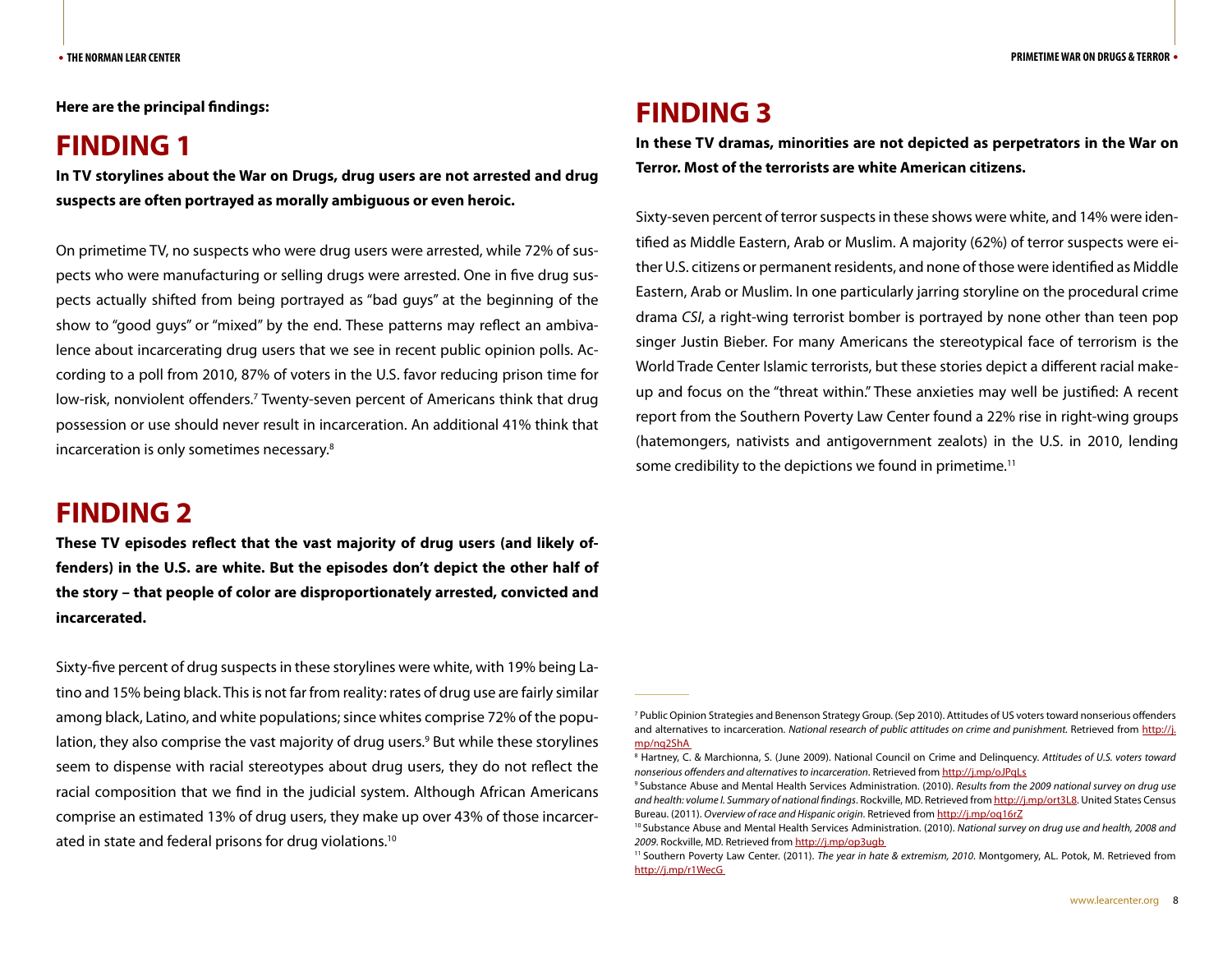#### **FINDING 4**

**Primetime depicts a surprisingly sterilized version of the War on Terror in which torture, extraordinary rendition and racial and religious profiling rarely occur.** 

We found only one reference to racial, ethnic or religious profiling in all 49 episodes that were monitored. In this one instance, racial profiling was not depicted, it was simply referenced. We also found these shows did not depict some of the most dramatic and defining aspects of the War on Terror, including extraordinary rendition and harsh interrogation techniques such as stress positions and sexual humiliation – explicit images of which dominated mainstream media after the abuses at Abu Ghraib were made public.12 For instance, waterboarding was depicted in only one of the 24 episodes that dealt with the War on Terror. One suspect in custody was put in a submission position, but no terror suspects were beaten, threatened with military dogs, exposed to sensory overload or extreme heat or cold. Opinion polls reveal that a slight majority of Americans supports racial profiling at airports (51%)13 and a significant majority (63%) supports the use of waterboarding and other aggressive interrogation tactics to get information from suspected terrorists.14 These shows, however, do not offer depictions of these policies in action.<sup>15</sup>

### **FINDING 5**

**Military force and government violence are depicted on TV as legal but often ineffective in the War on Terror and the War on Drugs.**

Few arrests were made in these episodes. No government action in any episode was overtly depicted as illegal. When we analyzed the way in which government responses to terror and drug threats were represented, we found that there were often negative consequences to government-sponsored actions. In terror storylines, for instance, *more than one out of three* government actions were depicted as ineffective or dangerous: crimes were not prevented, villains were not captured, no evidence (or bogus evidence) was obtained, or government actors or innocent bystanders were harmed.

#### **FINDING 6**

**The legal system and the judicial process are rarely depicted in War on Terror and War on Drugs storylines.** 

Dramatic arrests used to be the bread and butter of classic crime dramas such as *Dragnet*, *Columbo*, *Kojak* and *Miami Vice*. But in our sample, almost half the time, suspects were not taken into custody. Among the terror storylines coded in this study, only one included a trial. Plots focused instead on terrorist threats and acts and the violent interactions between law enforcement and terror suspects. Similarly in drug storylines we found few arrests and only two trials: the main focus is on drug dealing and drug use. Overall, criminal acts and the investigation of those acts overshadowed depictions of the judicial process, which half of Americans feel is deeply flawed: Thirty-four percent believe that the criminal justice system needs major reform and another 16% believe it needs a complete overhaul (16%).16

<sup>&</sup>lt;sup>12</sup> James Schlesinger's post-Abu Ghraib report, which was covered widely in the media and commanded the attention of a global audience, determined that abuses were "widespread." Department of Defense. (2004). *Final report of the indepen*dent panel to review DoD detention operations. Arlington, VA. Retrieved from http://j.mp/onkTYd<br><sup>13</sup> Angus Reid Public Opinion. (2010). *Half of Americans would use racial and religious profiling at airports.* Retrieved fr

http://j.mp/pzpELJ

<sup>&</sup>lt;sup>14</sup> The Economist/YouGov Poll, (2009, September, 1). Retrieved from http://j.mp/nRXwVf<br><sup>15</sup> Regular viewers of 24 won't be surprised to learn that the depiction of waterboarding and the submission position appeared in that series, but they may be surprised by the low number of harsh interrogation methods that we found overall. One reason for this was that Jack Bauer, who is infamous for his use of extreme interrogation techniques, was not working for the federal government for almost all of the episodes of the final season. His vigilante actions, therefore, were the actions of a private citizen, not a government actor.

<sup>&</sup>lt;sup>16</sup> Pew Center on the States. (2010). *Key findings from a national survey of 1,200 registered voters conducted March 7-14, 2010.* Retrieved from http://j.mp/nRD7SK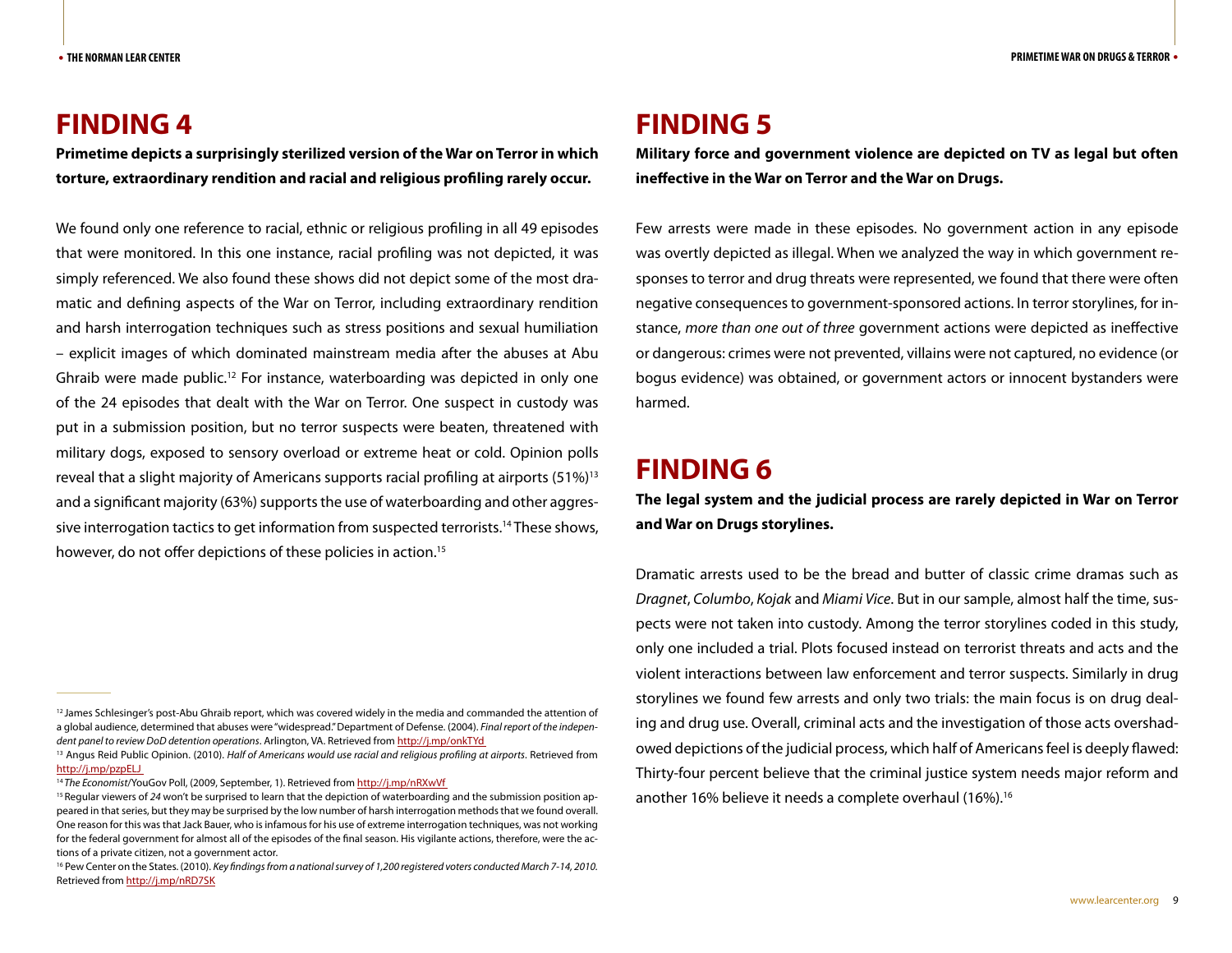# DEPICTIONS OF THE PRIMETIME WAR ON DRUGS & TERROR

# **DEPICTIONS OF THE LEGAL SYSTEM**

- In all the instances in which sanctioned government actors responded to imminent drug or terror threats, none of their actions were ever depicted as illegal.
- We recorded 17 cases of aggressive entry; only two of them mentioned a warrant (and a warrant was actually produced only once).



- Almost half of the time, suspects were not taken into custody (Fig. 3).
- Miranda Rights were not read to drug or terror suspects during any of the episodes we monitored (see page 13).

#### **Figure 4**

Arrests for Drug Users vs Drug Dealers/Manufacturers



• Suspects who were manufacturing or dealing drugs were far more likely to be arrested than suspects who were caught using or in possession of illegal drugs (Fig. 4).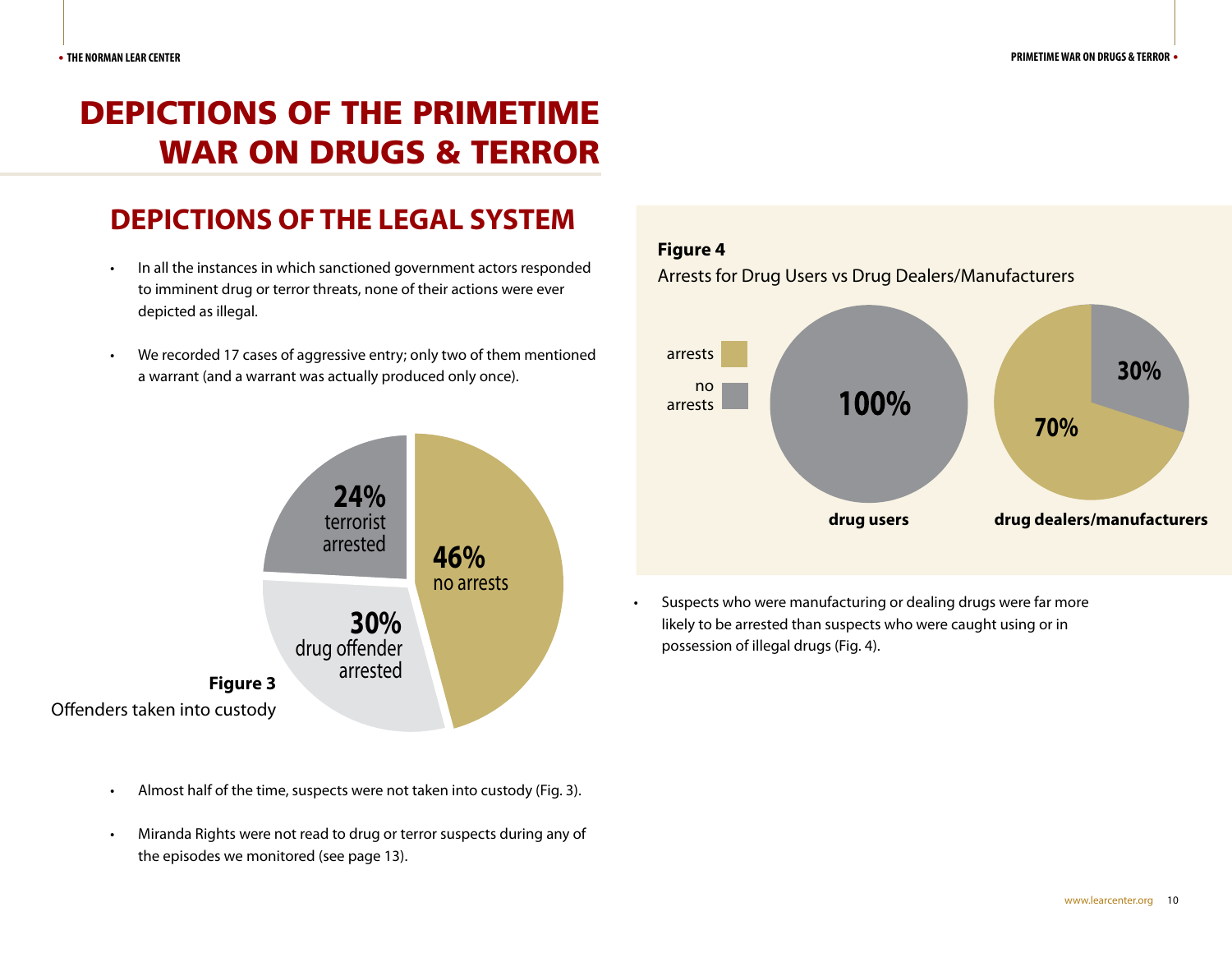#### **Figure 5**

Plot topics



- • Terror storylines rarely depicted trials. Among the stories coded in this study, only one included a trial (Fig. 5).
- • In drug storylines, depictions of trials and punishment were also few and far between (see Fig. 5).
- More than one out of three government responses to drug and terror threats had a negative rather than positive impact (Fig. 6).<sup>17</sup>

**Figure 6**

#### Negative vs. positive results from government responses



<sup>&</sup>lt;sup>17</sup> A "negative" code meant that crimes were not prevented, villains were not captured, no evidence (or bogus evidence) was obtained, or government actors or innocent bystanders were harmed.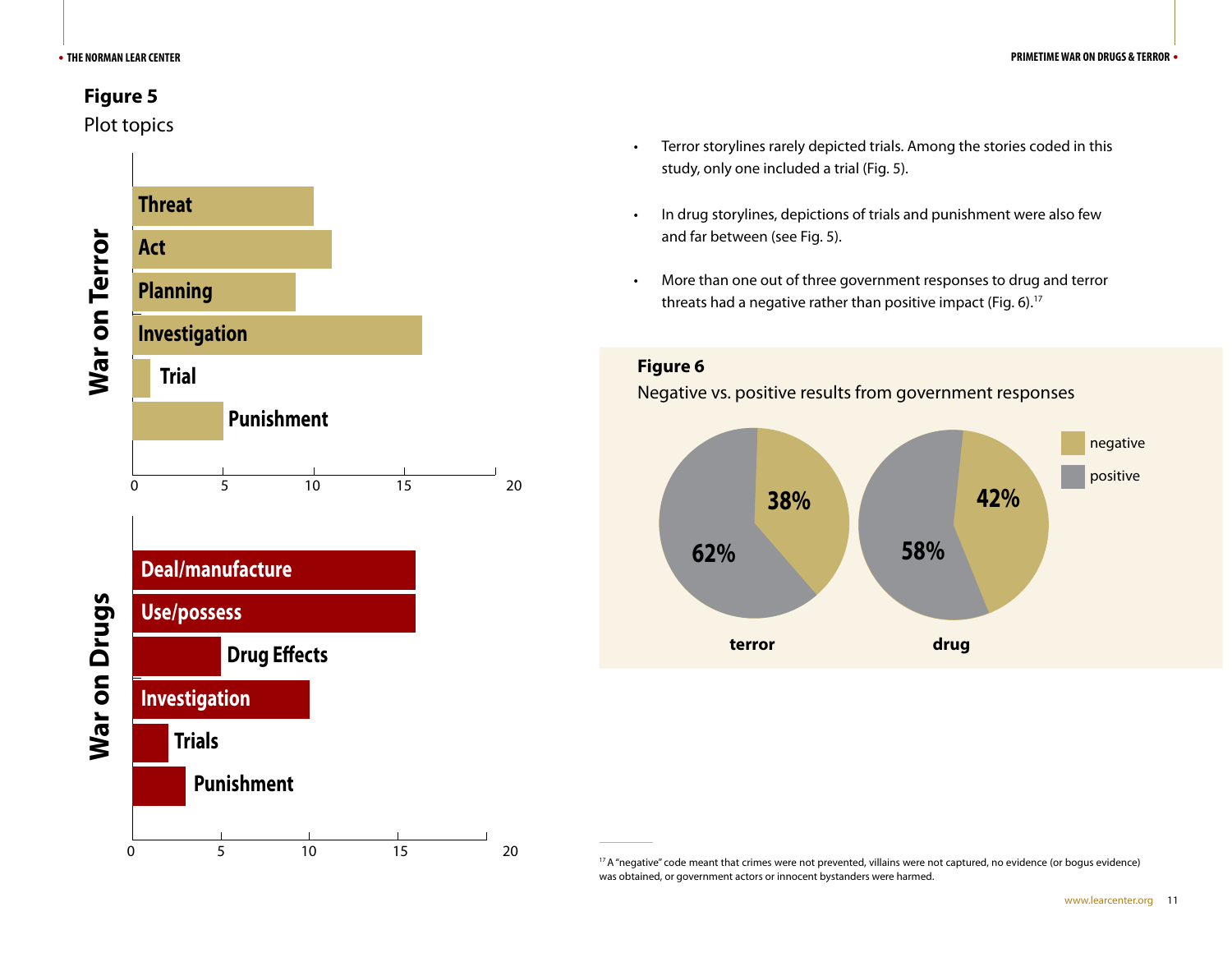# **MIRANDA RIGHTS**

# **AMERICAN OPINION:**

A slight majority of Americans think that terrorism suspects should be read their Miranda rights just like all other suspects.<sup>1</sup>

**51%** Yes, suspects should be<br>read their Miranda rights

1 Fox News Poll

2 Syllabus to the U.S. Supreme Court decision in *Miranda v. Arizona*, holding 1.(d).

# **TV DEPICTIONS:**

Miranda Rights were not read to terror or drug suspects during any of the episodes we monitored.

# **FACT:**

The Supreme Court **DID NOT SPECIFY** the exact wording to use when informing a suspect of their rights. However, the Court did create a **SET OF GUIDELINES** that must be followed. The ruling states:

"[T]he person in custody must, prior to interrogation, be clearly informed that he has the right to remain silent, and that anything he says will be used against him in court; he must be clearly informed that he has the right to consult with a lawyer and to have the lawyer with him during interrogation, and that, if he is indigent, a lawyer will be appointed to represent him."2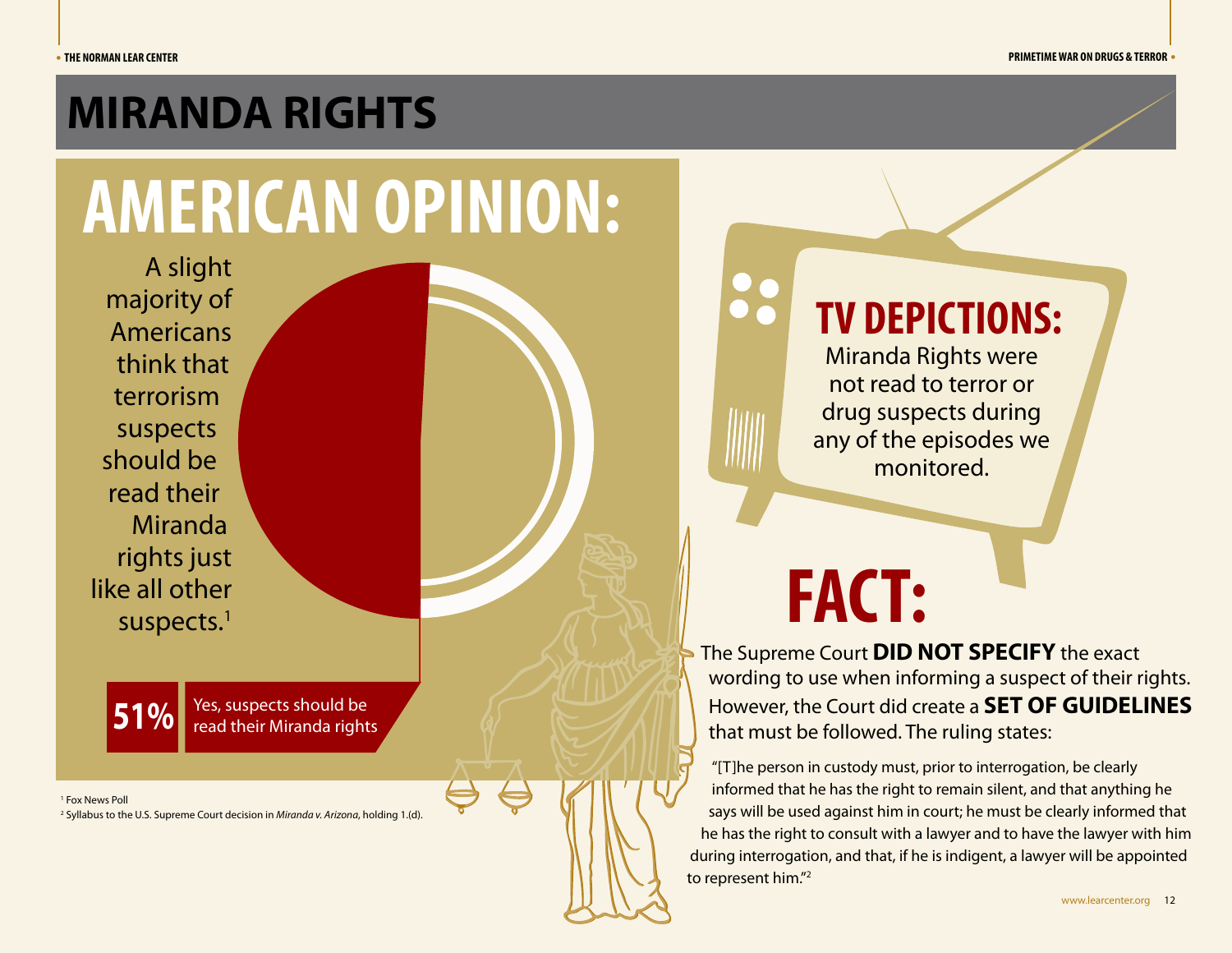# **POSSESSION VS MANUFACTURE OF DRUGS**





#### **AMERICAN OPINION: 2%** unsure

**27%** of Americans think that drug possession or use should never result in incarceration. An additional 41% think that incarceration is only sometimes necessary.2

> <sup>1</sup> Federal Bureau of Investigation 2 National Council on Crime and Delinquency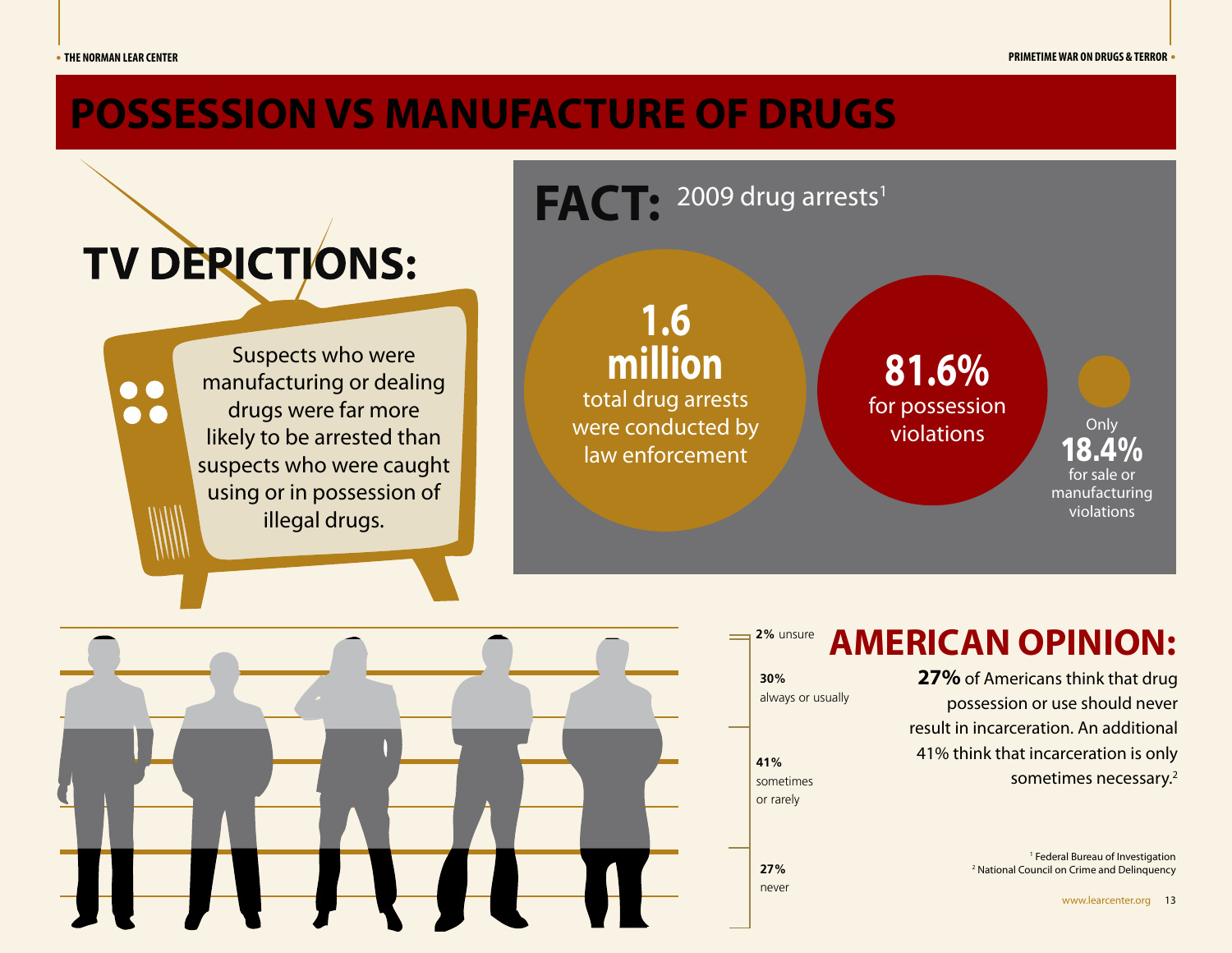### **DEPICTIONS OF INTERROGATIONS**

- • Waterboarding was depicted in only one of the 24 episodes that included depictions of War on Terror storylines (see page 15).
- • Eighty-seven percent of the time, lawyers were not present during interrogations. Suspects asked for lawyers four times, but only two received a lawyer. Ten suspects didn't request a lawyer at all (Fig. 7).

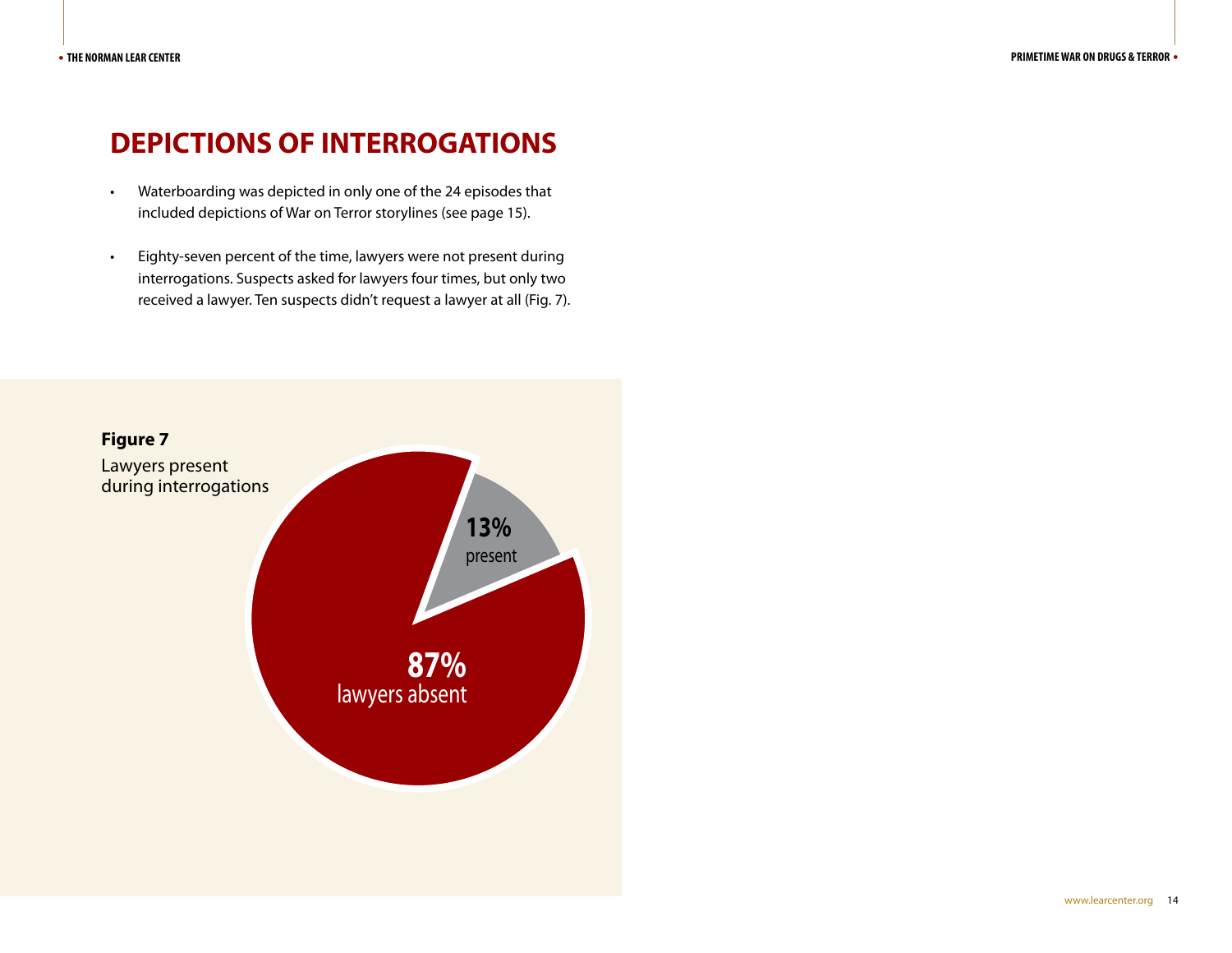# **INTERROGATIONS**

# **TV DEPICTIONS:**

Waterboarding was depicted in only **one of the 24** episodes that included depictions of War on Terror storylines.

H

1 The Economist/YouGov Poll

2 The United States Department of Defense

<sup>3</sup> *The New York Times*



**63%** of Americans think it is sometimes justified to use waterboarding and other aggressive interrogation tactics to get information from a suspected terrorist.<sup>1</sup>

**37%**  believe it is never justified.

# **FACTS:**

After the Abu-Ghraib scandal, a Pentagon-sanctioned report found that abusive interrogation techniques were widespread among CIA and military personnel.<sup>2</sup>

63%

A CIA memo revealed that waterboarding was used 266 times on two suspects.3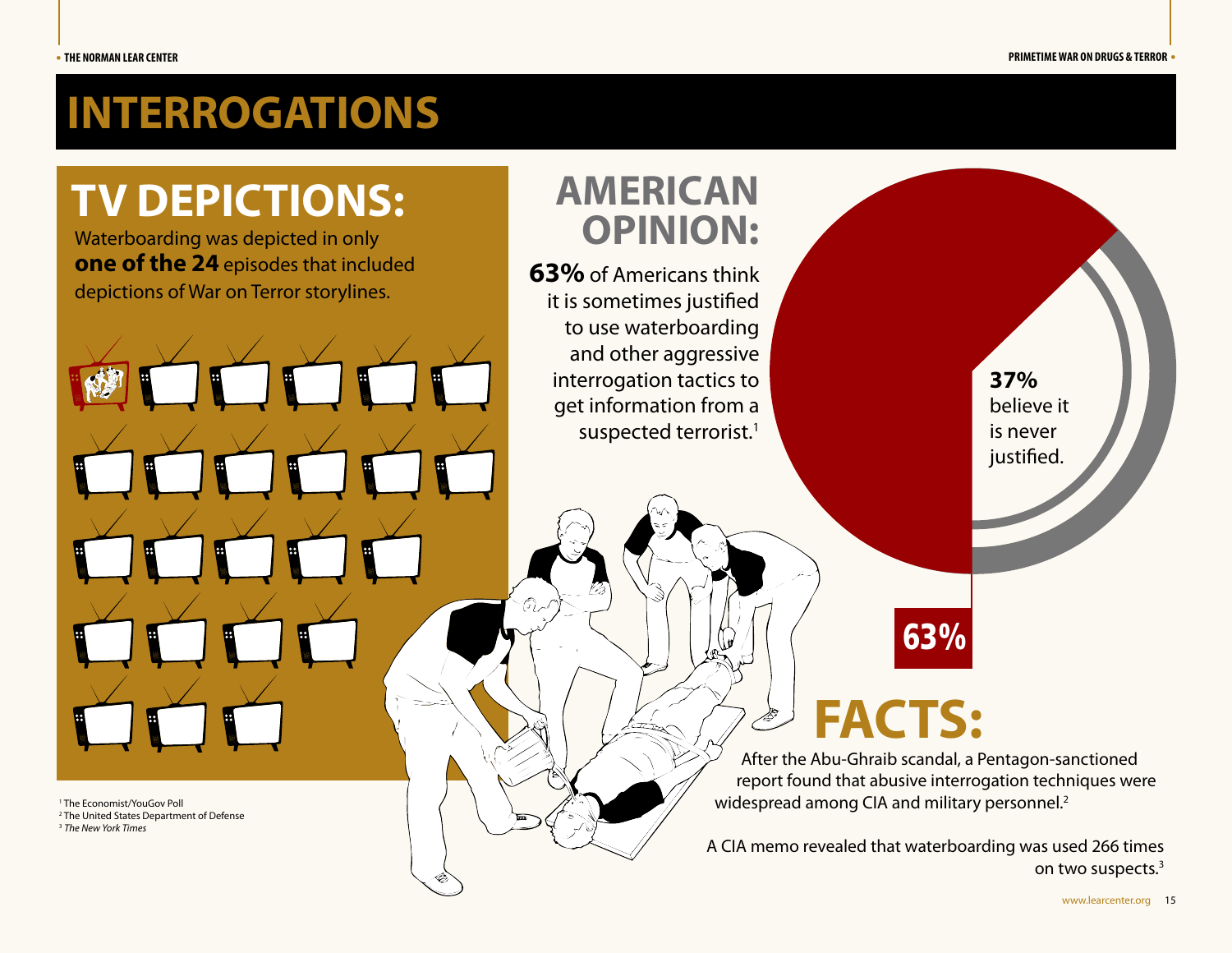# **DEPICTIONS OF SUSPECTS**

- Most drug and terror suspects were white, U.S. citizens or permanent residents, and not identified as Middle Eastern, Muslim or Arab (see page 18 &19).
- • We found only one reference to racial, ethnic or religious profiling in all 49 episodes. In this one instance, racial profiling was not depicted, it was simply referenced.





#### **Figure 10** Nationality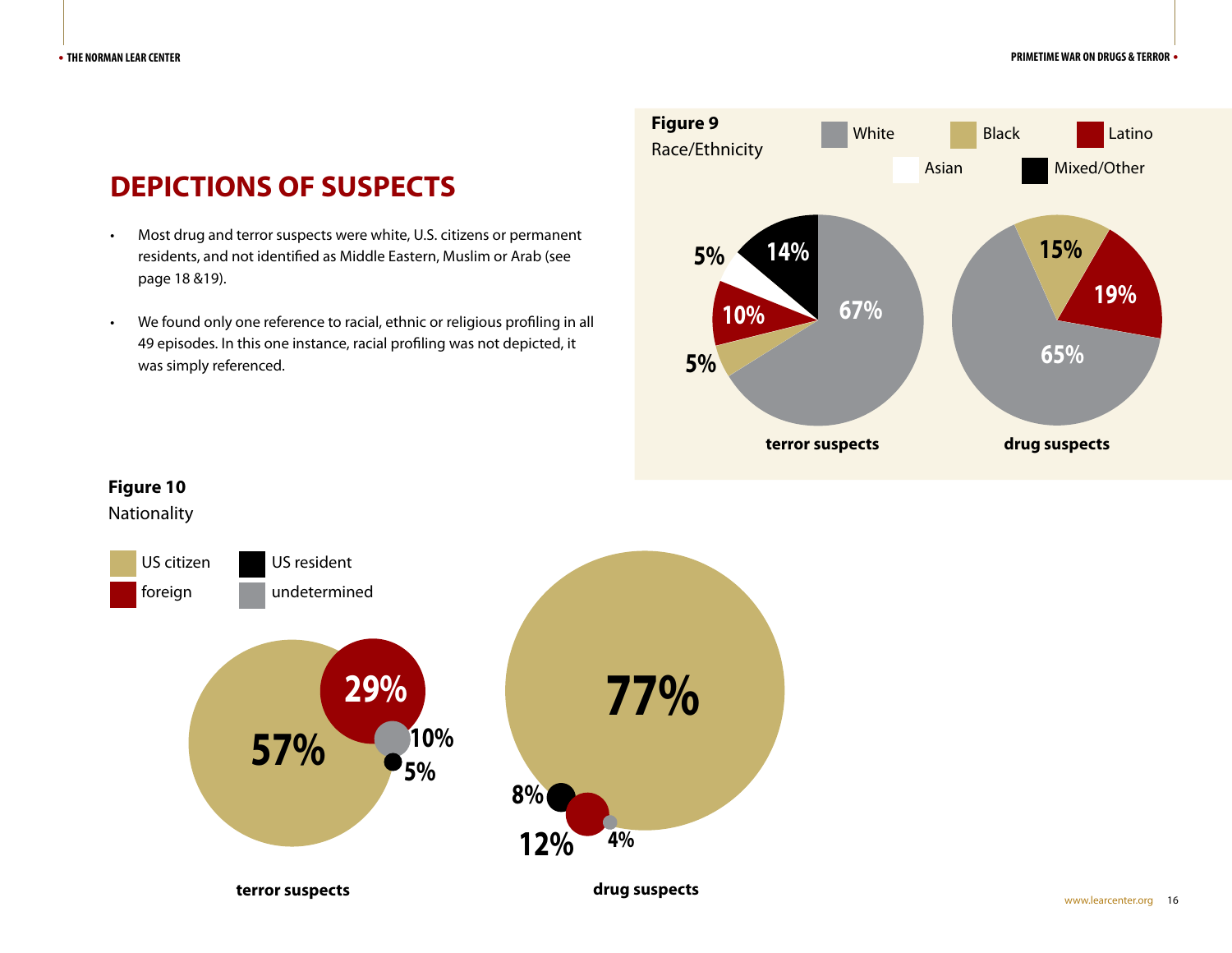

#### **Figure 12**

**19%**

**12%**

**8%**

Change in portrayal of drug and terror suspects

**62%**

**67% 14%**

**19%**



• In drug storylines, offenders were more likely to have a change of heart, and if they did, they were far more likely to be portrayed as "good" by the end of the episode than terrorists were. Terror suspects were more likely to be portrayed as "mixed" by the end of the episode.





**DRUGS** TERROR TERROR **18 Because of rounding, charts do not always add up to 100%.** 

www.learcenter.org 17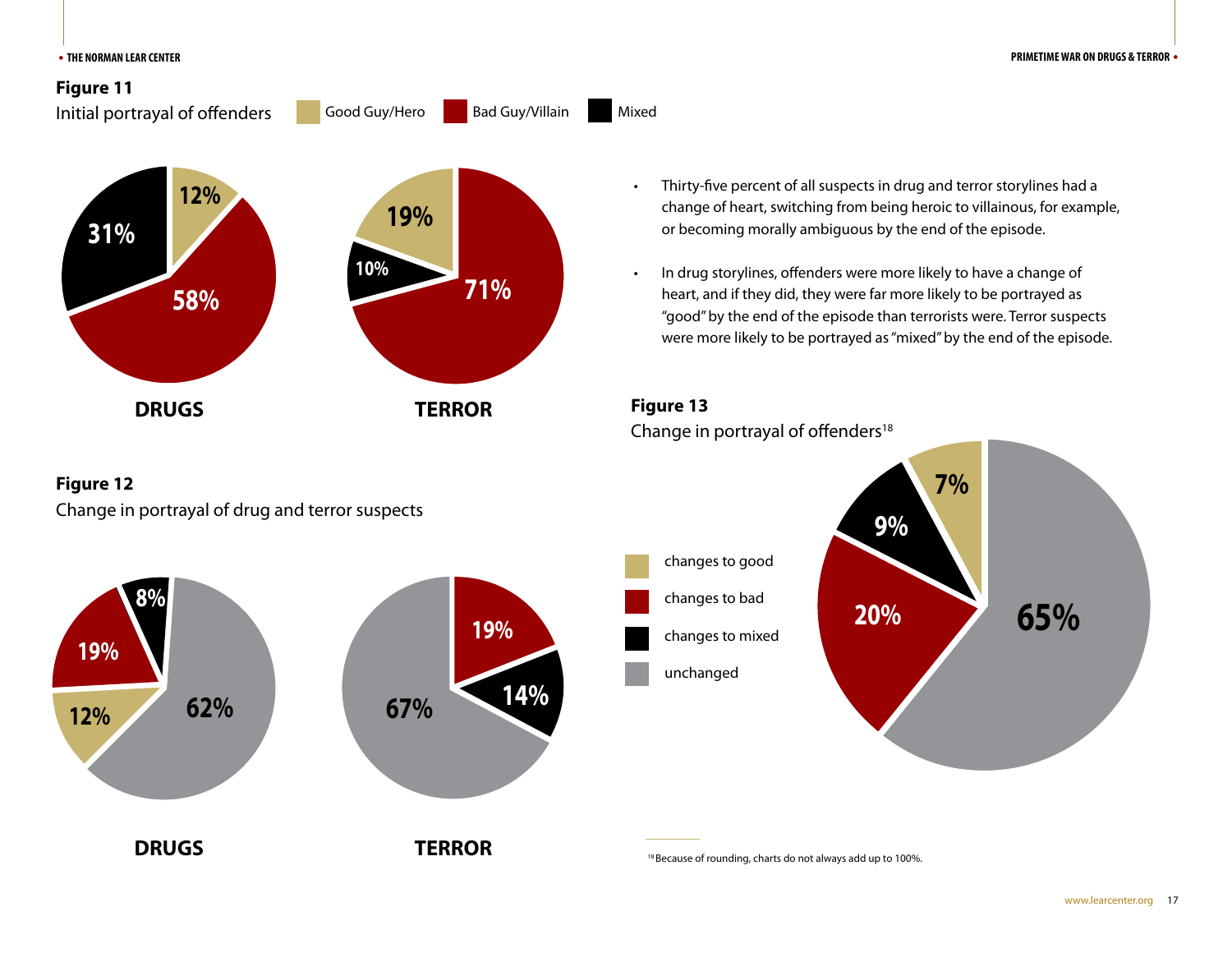# **RACE & DRUG USE**

FACTS:

incarcerated for drug violations incarcerated for drug violations drug users

African Americans comprise an estimated **13%** of drug users, but they make up over **43%** of those incarcerated in state and federal prisons for drug violations.2

Whites are the vast majority of drug users in the U.S.<sup>3</sup>

<sup>1</sup> BRS Survey on Race & the Criminal Justice System

2 Substance Abuse and Mental Health Services Administration

3 Substance Abuse and Mental Health Services Administration

# **AMERICAN OPINION:**

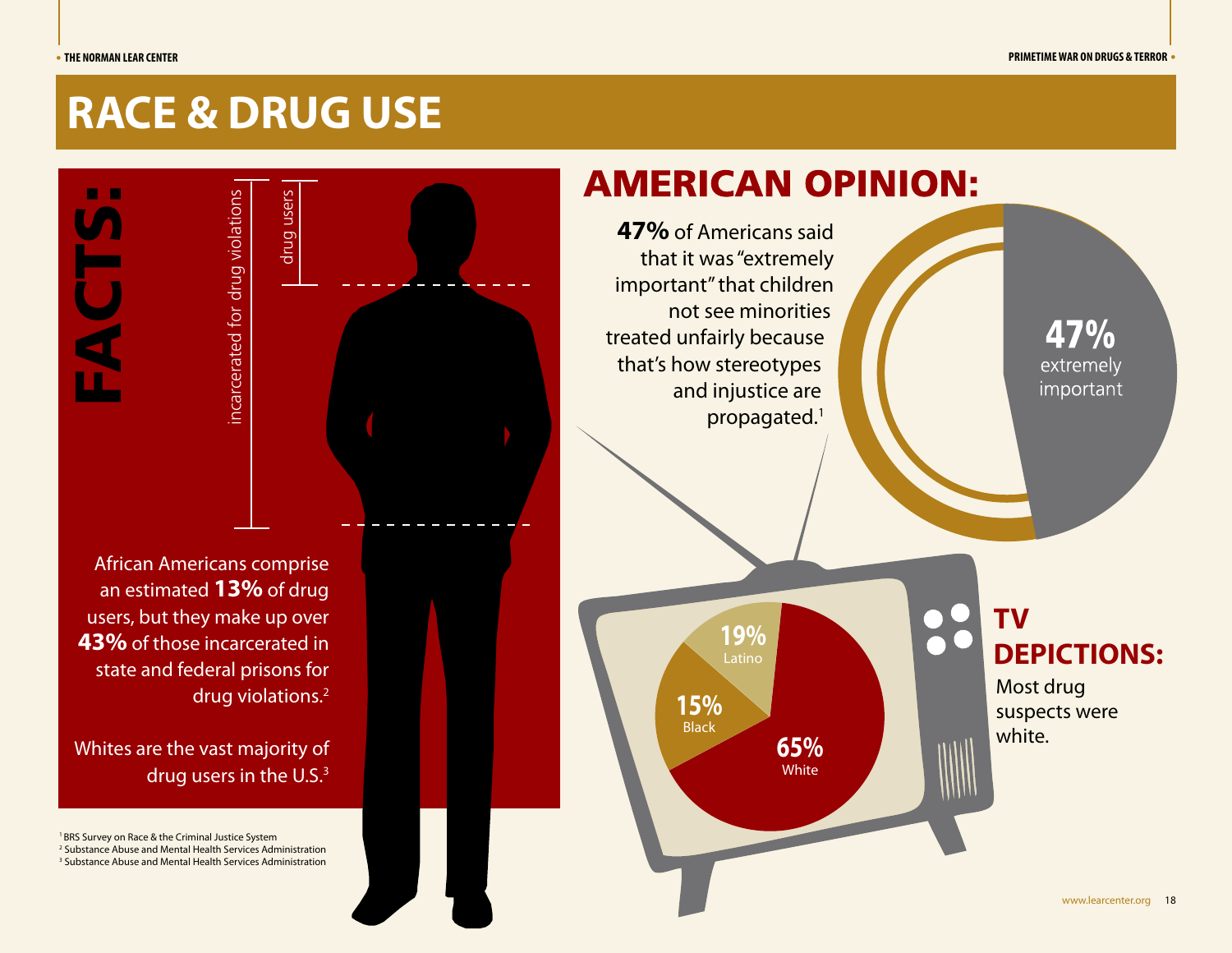# **RACE & TERRORISM**



**52%** of Americans are worried about **radicals** within the U.S. Muslim community.1

## There are more than in the United States, and few more than 100 have **joined jihad**—about **3 MILLION MUSLIMS ONE OUT OF EVERY 30,000**<sup>2</sup>

From 2009 to 2010, radical right-wing groups increased in the U.S. by 22%.3



# **TV DEPICTIONS: FACTS:** Most terror suspects were U.S.

citizens or permanent residents and not identified as Middle Eastern, Muslim or Arab.

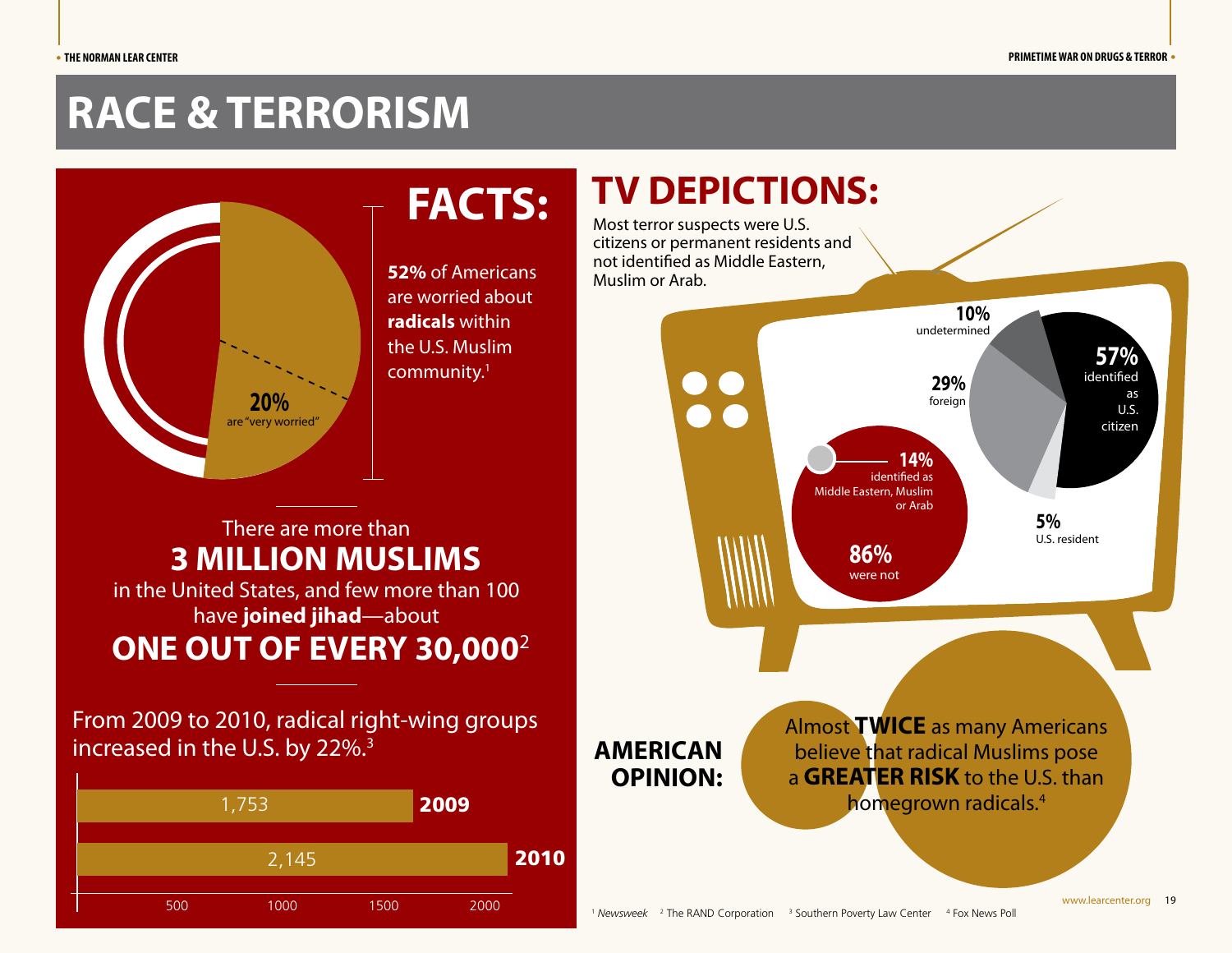## **DEPICTIONS OF DRUGS**

• The most commonly depicted drugs were actually legal prescription drugs, followed by methamphetamines and recreational marijuana (Fig. 13).

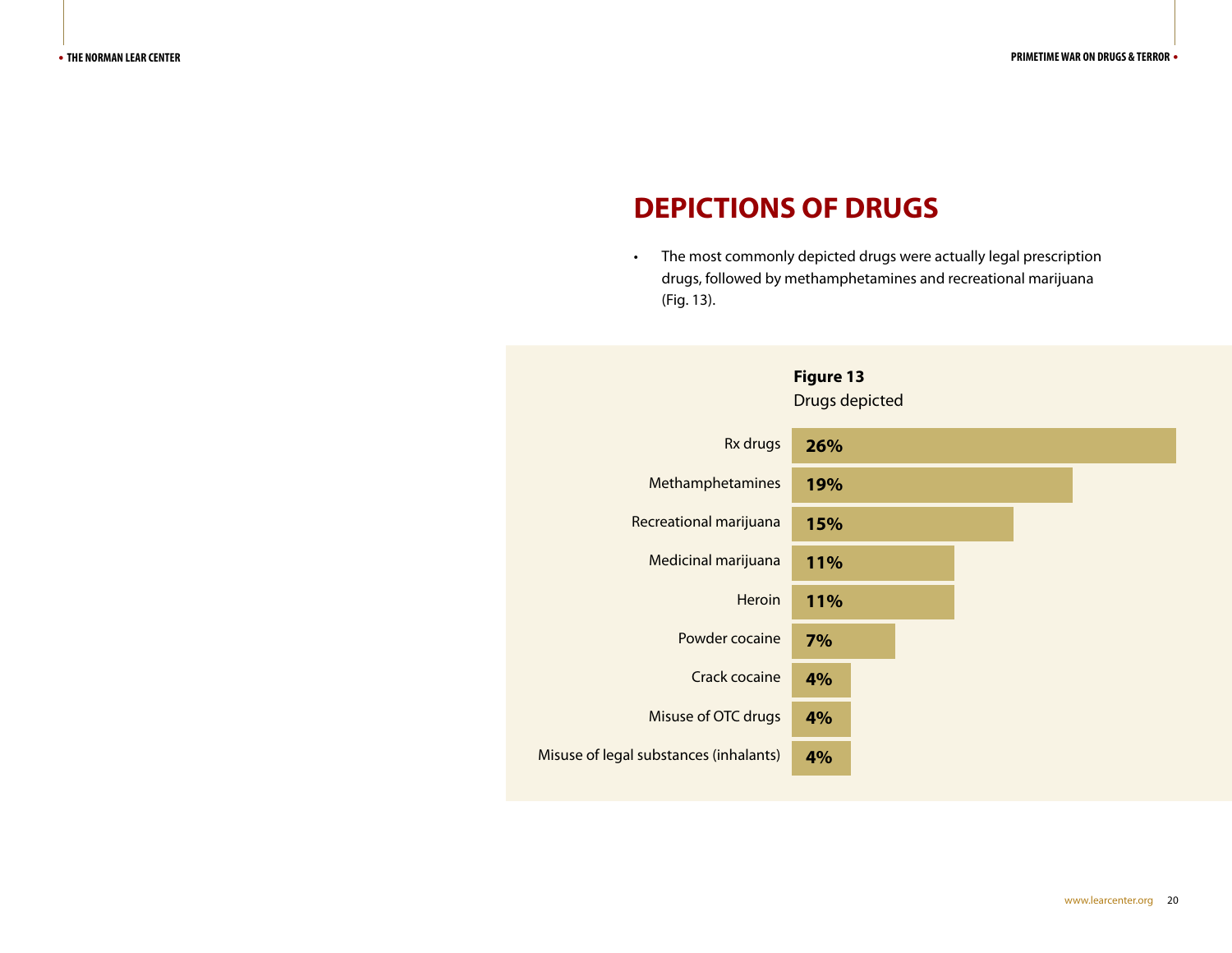# **DRUGS DEPICTED**

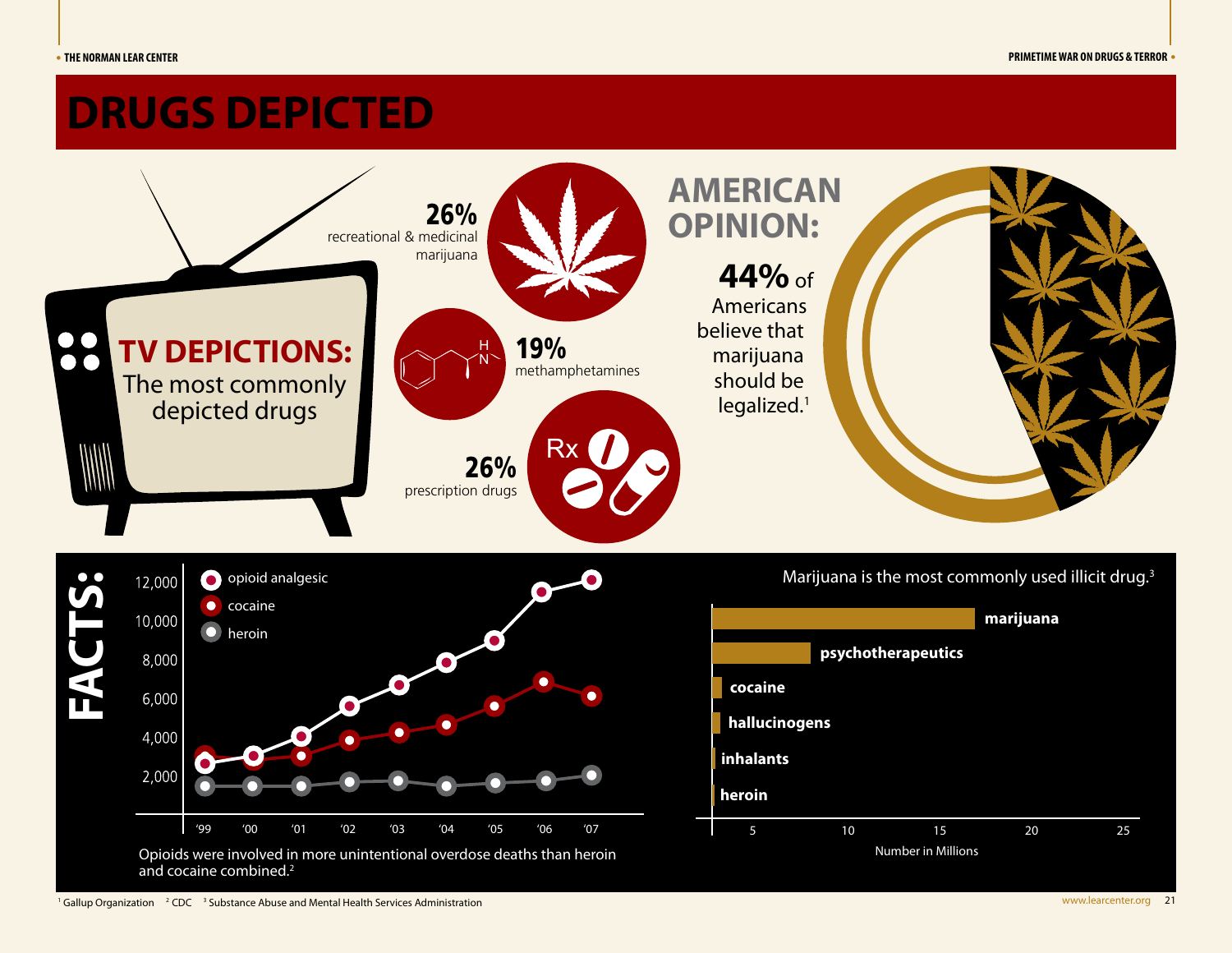# **DEPICTIONS OF SURVEILLANCE & PUBLIC KNOWLEDGE**

- • When surveillance mechanisms were depicted, the most frequently used method was electronic surveillance (see page 23).
- • Seventy-five percent of the time, the public was never aware of the terror threats depicted.

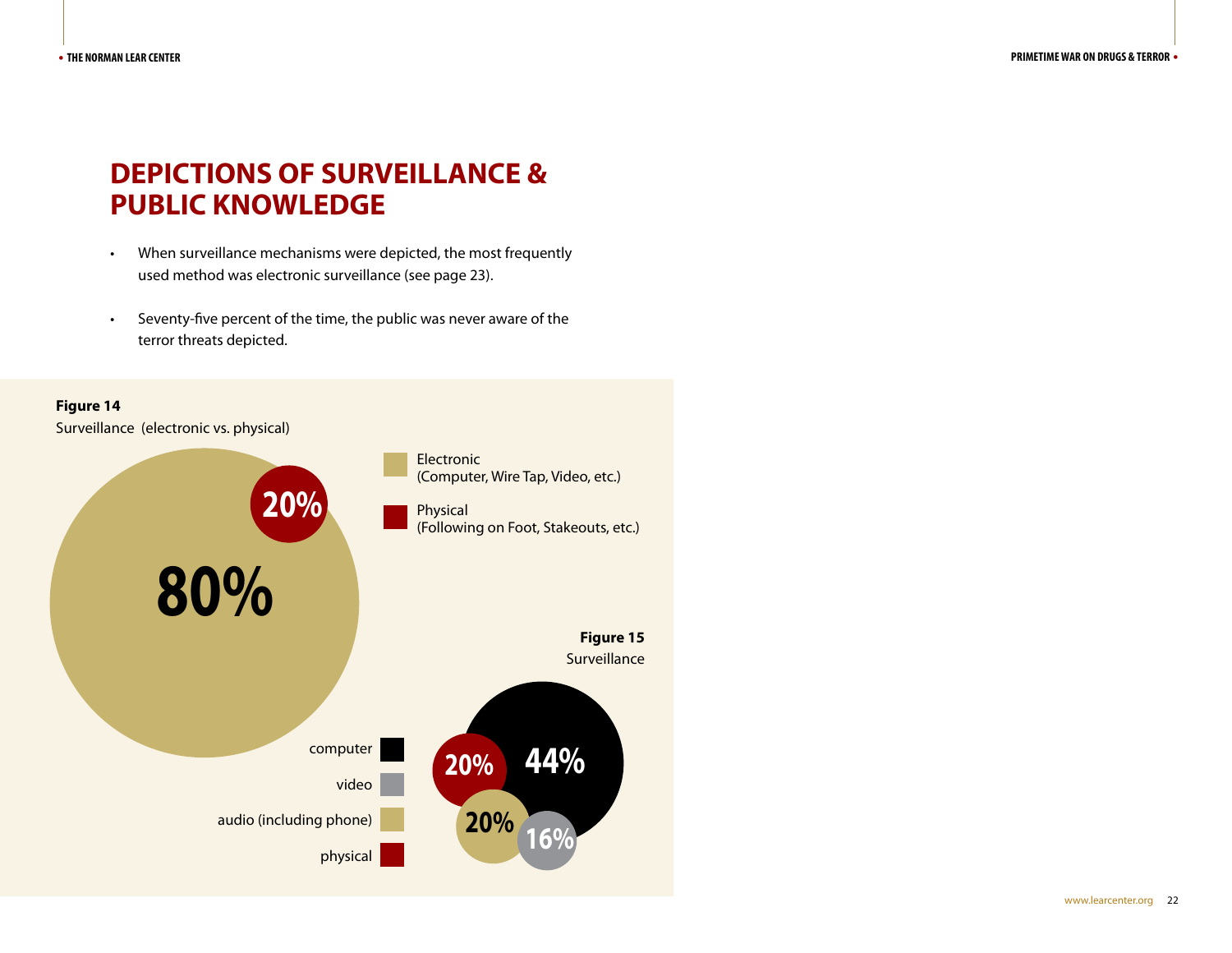The vast majority of government

**TV DEPICTIONS:**

# **SURVEILLANCE & PUBLIC KNOWLEDGE**

# **AMERICAN OPINION:**



# **FACT:**

In 2010, there was a **64%** increase in "warrantless" FBI requests for information about people in the U.S. (including citizens).2

| 2009  |        | 2010   |        |        |
|-------|--------|--------|--------|--------|
| 5,000 | 10,000 | 15,000 | 20,000 | 25,000 |

1 Fox News Poll

2 http://www.fas.org/irp/agency/doj/fisa/2009rept.pdf & http://www.fas.org/irp/agency/doj/fisa/2010rept.pdf

spying and surveillance was conducted electronically; high-tech computer surveillance was used most often. **44%** computer **20%** physical tracking **16%** video **10%** phone/ wiretap **10%**  audio **75%** of the time, the public was never aware of the terror threats depicted.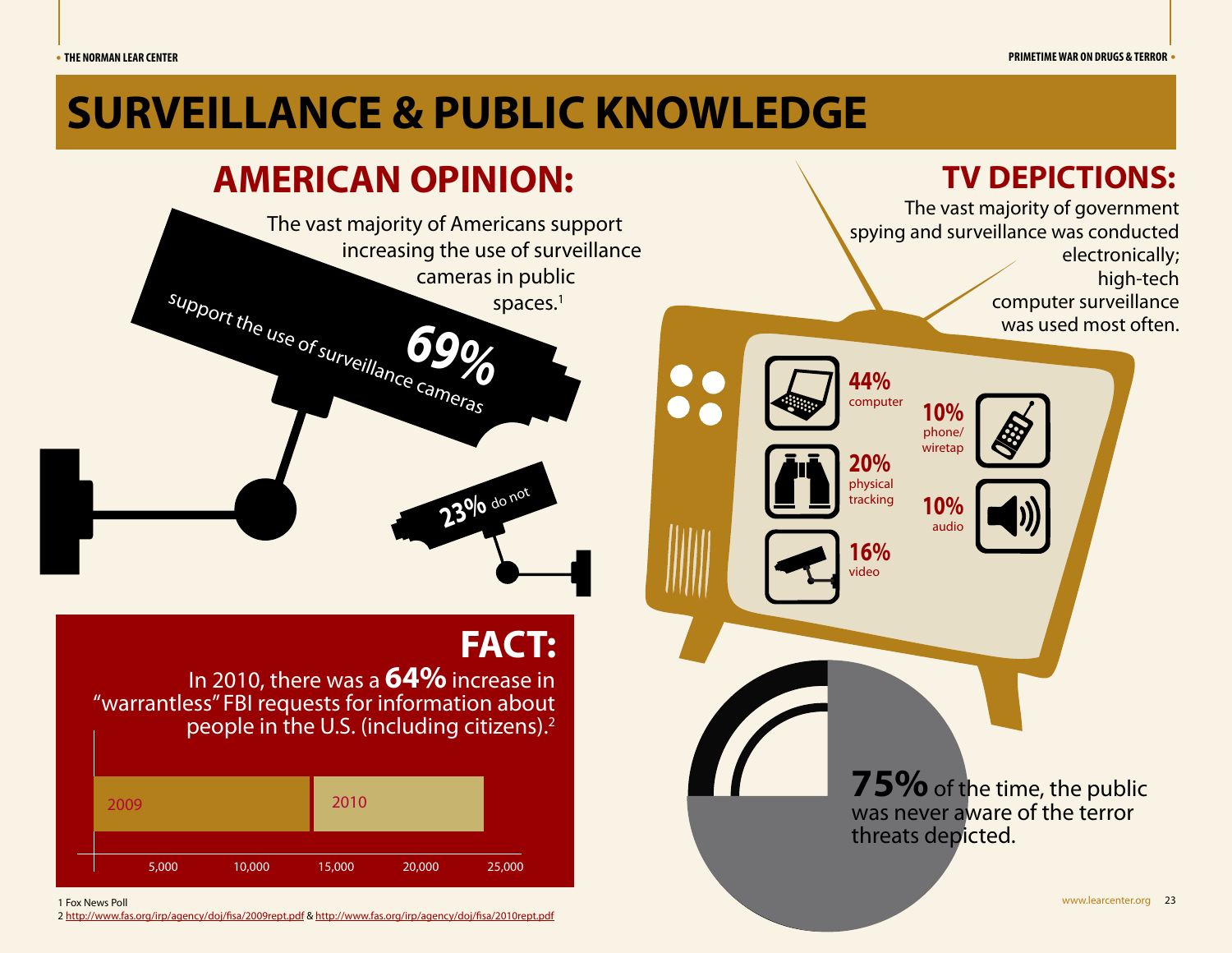# DISCUSSION

**While many Americans continue to believe** drugs and terror are significant problems, support for "wars" against them as a viable solution has waned. Nearly twothirds of Americans still believe drug abuse is a serious problem, but 65% think that the War on Drugs has failed and only 8% of those polled described it as successful. In fact, this stance seems to be one of the few areas of consensus across party lines with 63% of Democrats, 64% of Republicans and 70% of Independents describing the War on Drugs as a failure.19

The American public continues to rate terrorism highly among their concerns, just behind the economy and jobs (Fig. 16).<sup>20</sup> Despite its high priority, less than half of Americans (42%) think that the U.S. is winning the War on Terror, even after Osama bin Laden was killed.<sup>21</sup>

Just as the War on Terror and the War on Drugs have dominated news media coverage, television viewers have also been awash in fictional accounts of these policies. Highly-rated primetime dramas pack in visual images, climactic dialogue and emotional narratives about these wars in neat, one hour capsules. And while millions of Americans flip the channels in search of entertainment – the average American watches over 34 hours of TV each week $^{22}$  – communication research has shown time and again how powerful fictional depictions can be in affecting individuals' knowledge, attitudes and behavior. Impact studies have also been combined with content analyses like this one, with the former investigating influence and the latter providing an overview of the media landscape. $23$ 

| Figure 16                 | <b>AMERICANS'TOP PRIORITIES FOR 2010</b> |  |  |  |
|---------------------------|------------------------------------------|--|--|--|
|                           | % rating each a "top priority"           |  |  |  |
| <b>Economy</b>            | 83                                       |  |  |  |
| <b>Jobs</b>               | 81                                       |  |  |  |
| <b>Terrorism</b>          | 80                                       |  |  |  |
| <b>Social Security</b>    | 66                                       |  |  |  |
| <b>Education</b>          | 65                                       |  |  |  |
| <b>Medicare</b>           | 63                                       |  |  |  |
| <b>Deficit Reduction</b>  | 60                                       |  |  |  |
| <b>Health Care</b>        | 57                                       |  |  |  |
| <b>Helping The Poor</b>   | 53                                       |  |  |  |
| <b>Military</b>           | 49                                       |  |  |  |
| <b>Energy</b>             | 49                                       |  |  |  |
| <b>Health Insurance</b>   | 49                                       |  |  |  |
| <b>Crime</b>              | 49                                       |  |  |  |
| <b>Moral Decline</b>      | 45                                       |  |  |  |
| <b>Finance Regulation</b> | 45                                       |  |  |  |
| <b>Environment</b>        | 44                                       |  |  |  |
| <b>Tax Cuts</b>           | 42                                       |  |  |  |
| <b>Immigration</b>        | 40                                       |  |  |  |
| <b>Lobbyists</b>          | 36                                       |  |  |  |
| <b>Trade Policy</b>       | 32                                       |  |  |  |
| <b>Global Warming</b>     | 28                                       |  |  |  |

<sup>19</sup> Angus Reid Public Opinion. (2010). *Americans decry war on drugs, blame Mexico for allowing cartels to grow*. Retrieved

from <u>http://j.mp/qghUT8</u><br><sup>20</sup> PEW Research Center. (2010). *Public's priorities for 2010: economy, jobs, terrorism.* Retrieved from <u>http://j.mp/nBVC4W</u><br><sup>21</sup> USA TODAY/Gallup Poll. (2011 August). Retrieved from http://j.m

<sup>&</sup>lt;sup>22</sup> The Nielsen Company. (2011). *State of the media trends in TV viewing—2011 TV upfronts*. Retrieved from http://j.mp/mOAY9J

<sup>23</sup> Examples include an analysis of the impact of *Soul City*. Evaluation of Communication Interventions. *The drum beat*, 64. (2000). Retrieved from http://j.mp/pPnHKJ and Usdin, S, Scheepers, E, Goldstein, S, & Japhet, G. (2005). Achieving social change on gender-based violence: A report on the impact evaluation of Soul City's fourth series. *Social Science & Medicine*, 61(11), Retrieved from http://j.mp/po0kfL. Examples also include an analysis of the TV show *Grey's Anatomy*. Kaiser Family Foundation/USC Annenberg Norman Lear Center, (2008). *Hollywood & health: Health content in entertainment television*. Washington, DC: Retrieved from http://j.mp/q2oxin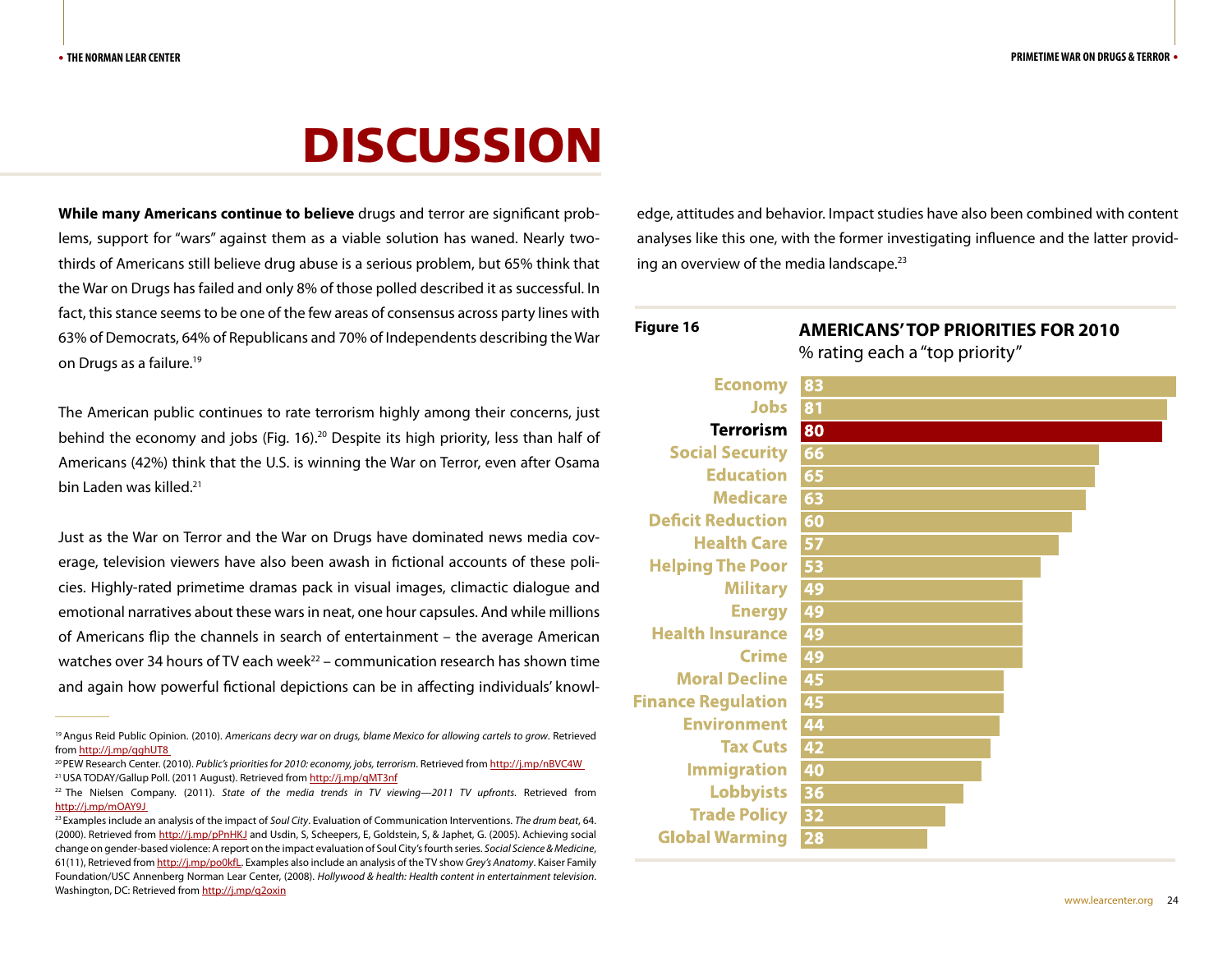During our monitoring period, nine of the top-rated scripted primetime dramas contained multiple terror or drug-related plots. According to Nielsen ratings data, 122 million people watched these shows when they first aired each week.<sup>24</sup> After factoring in online viewing, syndication and international audiences, it is clear that American popular dramas and the issues portrayed in them have the capacity to reach a vast global audience.

Anyone who has reported for jury duty in recent years may have noticed that many judges make a statement to prospective jurors about expectations they may have developed after watching the popular primetime show *CSI*. Dubbed the "*CSI* effect," it refers to unrealistic expectations for incontrovertible forensic evidence for the determination of guilt.25 Scholars have found a long history of television depictions influencing court practices and public understanding of the judicial process. *Perry Mason*, a popular show in the 1950s and 1960s, often featured the title character, a defense attorney, approaching witnesses during questioning. The show's producers were primarily concerned with fitting both actors in a single frame, but the image became so engrained in the public mind that jurors started to expect lawyers to approach witnesses, and if they didn't, they thought something was wrong. The 1950s ratings juggernaut *Dragnet* played an important role in building support for the Miranda ruling, which was unpopular with law enforcement and politicians because they thought it would restrict the ability to interrogate. But in episode after episode, *Dragnet* depicted scenes of officers reading the suspect their rights followed by an effective interrogation.<sup>26</sup>

Although the connection between television viewing and public opinion is not always causal or directly linked, many scholars acknowledge that popular culture influences public opinion and in turn, the social and political landscape. Communication scholars have determined that media influence increases as the public's direct experience with a problem decreases. Cultivation theorists, in particular, have found that information communicated to viewers via media like television can influence the

audience's perception of social reality in a subtle and cumulative fashion.<sup>27</sup>

The capacity for entertainment to influence public opinion is an especially significant force to consider given the secret nature of government actions in fighting terror and drug threats. Because most Americans have little direct information about government involvement in fighting these wars, they piece together their comprehension and opinion on the subjects using news coverage and filling in factual gaps with fictional plots. Regardless of the accuracy of the depiction, highly produced and emotionally compelling representations of social problems like terrorism can have a tangible impact on public policy and social discourse.<sup>28</sup>

The 10th anniversary of 9/11 and the 40th anniversary of the War on Drugs give us an occasion to reflect on how the United States has conducted these wars and how they have reshaped public policies and private opinions. After looking at the results of this content analysis, it is tempting to search for explanations about why these wars are depicted in these particular ways in this specific historical moment. However, cause and effect are notoriously difficult to delineate when we examine the complex feedback loop between representations, empirical reality and public opinion. Creative decisions in carving out the most engaging and suspenseful narratives are influenced by a whole host of factors. For instance, the fact that the legal system is rarely depict-

28 Chermak, S. M., & Gruenewald, J. (2006). The media's coverage of domestic terrorism. *Justice Quarterly*, 23(4), 428-461.

<sup>24</sup> Gorman, Bill. (2010, June 16). Final 2009-10 broadcast primetime show average viewership. *TV by the numbers*. Retrieved from http://j.mp/qqL2yg and Gorman, Bill. (2011, June 1). 2010-11 season broadcast primetime show viewership averages. *TV by the numbers*. Retrieved from http://j.mp/n6qNLM

<sup>25</sup> Though there is some debate about it within the scholarly literature, "The *CSI* effect refers to the phenomenon in which jurors hold unrealistic expectations of forensic evidence and investigation techniques, and have an increased interest in the discipline of forensic science because of the influence of *CSI*-type television shows. This effect includes raising the state's burden of proof because of jury expectations that forensic evidence should always be discussed at trial, and the belief forensic evidence is never wrong." Robbers, M. L. P. (2008). Blinded by science: the social construction of reality in forensic television shows and its effect on criminal jury trials. *Criminal Justice Policy Review* 19(1): 84-102.

<sup>26</sup> Goehner, AL, Lofaro L, Novack New K. (2004, November 1). Ripple effect: Where *CSI* meets real law and order. *Time*. Accessed from http://j.mp/p70GjY

<sup>27</sup> Miller, K. (2005). *Communications theories: Perspectives, processes, and contexts*. New York: McGraw-Hill. Gerbner, G., & Gross, L. (1976). Living with television: The violence profile. *Journal of Communication*, 26(2), 172-199. Gerbner, G., Gross, L., Morgan, M., & Signorielli, N. (1986). Living with television: The dynamics of the cultivation process. In J. Bryant & D. Zillman (Eds.), (2009). *Perspectives on media effects* (pp. 17–40). Hilldale, NJ: Lawrence Erlbaum Associates.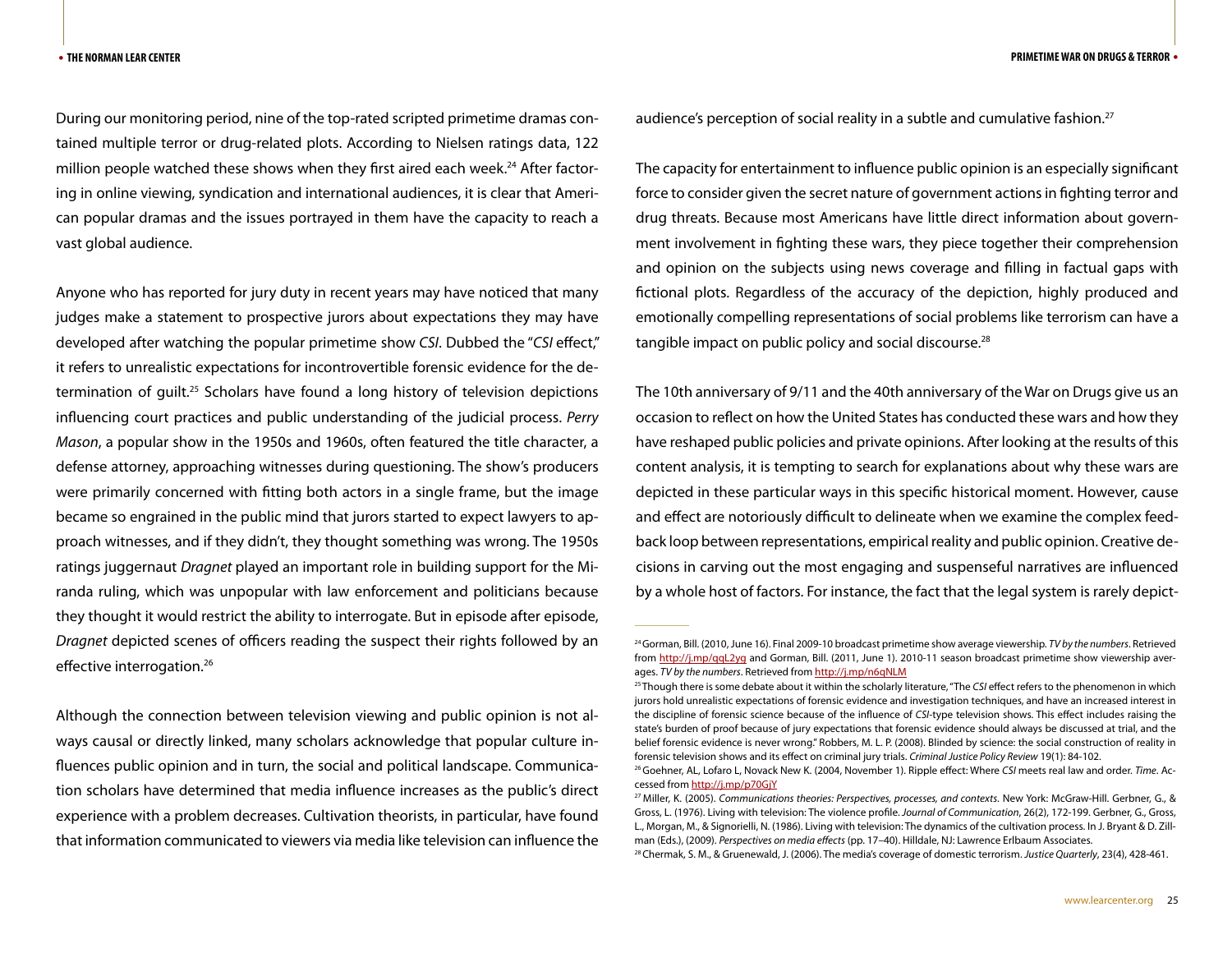ed in these episodes could be based on some typical constraints of the genre: actionbased dramas necessarily depend on the pursuit of a suspect, while procedural crime dramas guide viewers through a maze of evidence and statements from bystanders and criminals. Both styles tend to emphasize the crime (planning and acting) and its investigation, but not its judicial aftermath. One might argue that the lack of trial and punishment in these storylines may simply be due to limited screen time and the need to focus on heightening action rather than resolution. However, narrative resolution has long been a standard of American film and TV products: indeed, U.S. popular culture, present and past, is often criticized for its neat and tidy "Hollywood endings." But with subject matter as politically divisive as the War on Terror and the War on Drugs, perhaps the lack of a "Hollywood ending" best fits the mood and attitude of the nation.

This research suggests that primetime TV is often reflective of public opinion in the

**While the primetime dramas in our sample are obviously fictional – often based on reality, but not necessarily constrained by it – they intertwine with news coverage to create a compelling portrait of how these wars are being waged.**

United States about the War on Terror and the War on Drugs. These shows depict the struggle involved in fighting these wars, but by shifting the emphasis away from arrests, trials and convictions – the bread and butter of pre-9/11 crime shows – they rarely depict the justice ultimately being done by them. This reflects the deep ambivalence about these wars that can be found in public opinion polls. A majority of Americans believe the War on Drugs has been a failure, but, with the exception of marijuana, support for legalizing drugs is still very low. In the case of the War on Terror, 69% of Americans give the government positive marks for reducing the terror threat, but only 37% believe that we haven't had an attack in the U.S. since 2001 because the government is doing a good job (most respondents say we've just been "lucky so far.")<sup>30</sup> Sentiment about the Patriot Act is decidedly mixed as well, with 42% saying it is a "necessary tool" and 34% saying it "goes too far."<sup>29</sup> And the most recent "report card" on the status of the 9/11 Commission recommendations was decidedly mixed, finding that the U.S. is "undoubtedly safer" although many important recommendations from the 2004 report remain unfulfilled.<sup>31</sup>

While the primetime dramas in our sample are obviously fictional – often based on reality, but not necessarily constrained by it – they intertwine with news coverage to create a compelling portrait of how these wars are being waged. Television dramas aim to entertain, not educate, and part of their draw and power to captivate stems from the artistic freedom to imagine the unlikely and surprise viewers with the unexpected. The findings in this report do not aim to prescribe changes in storytelling to align with factual accuracy. However, they do aim to help us glean insights into a major force that shapes public discourse and public opinions about serious government policies. Further research needs to be done, including surveys and focus groups, that would help determine the relationship between viewership of these shows and opinions people hold about these wars. Ultimately, the purpose of this study is to better understand the kinds of narratives about the War on Drugs and the War on Terror that are being told in mainstream television and to assess how these narratives reflect or reimagine reality.

 $^{29}$  Another 23% said they "don't know" – a further indication of the public's ambivalence about how the government is conducting the War on Terror. Pew Research Center. (2011, February 15). *Public remains divided over the Patriot Act*. Retrieved from http://j.mp/owFDL1\_<br><sup>30</sup> Terrorism poll. (2010, May 21). *FOX News Poll Opinion Dynamics*, Retrieved from http://j.mp/oGhHWA\_<br><sup>31</sup> Bipartisan Policy Center. (2011 September). Tenth anniversary report card: The

*dation*. Retrieved from http://j.mp/oDalNy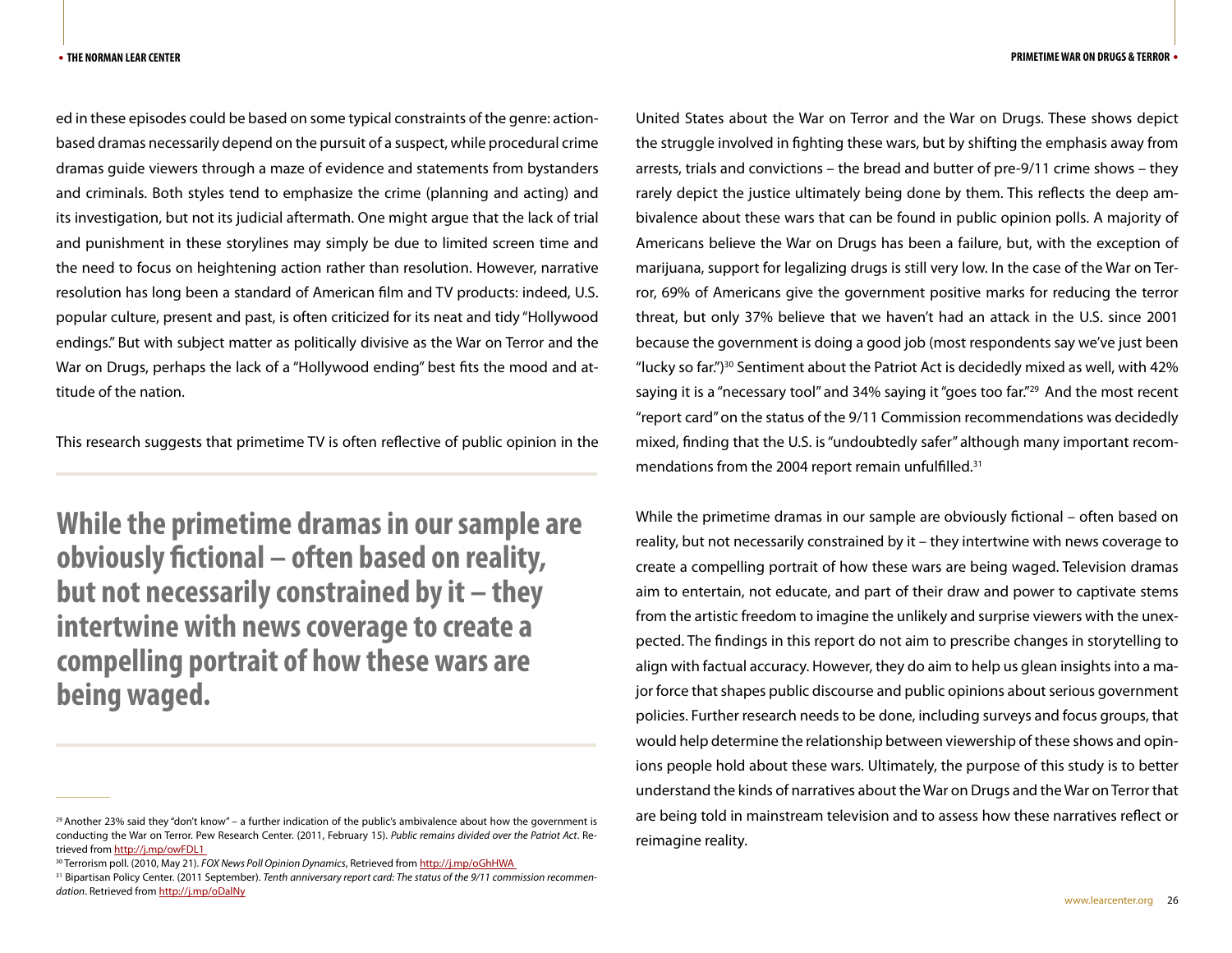# METHODOLOGY

**The objective of this study** was to evaluate drug and terror-related storylines and the contexts in which they are portrayed on popular television dramas. Because the aim was to analyze portrayals of government use of power in drug and terror contexts, procedural crime dramas and legal dramas dominated our sample. A total of ten highly-rated, one hour network dramas were selected. Seven episodes from each franchise that aired in late 2009 and 2010 were coded for content. Franchise shows like *Law & Order* and *CSI* were clustered together while *NCIS* and *NCIS: LA* were coded separately because of the high frequency of War on Drugs and War on Terror storylines.

The codebook contained 145 variables and 809 sub-variables about depictions in these shows. Aside from one show that was coded as a group during training week, each show was assigned to a primary coder. The primary coder was responsible for coding episodes for that show. The remaining coders were each assigned one episode for that TV show to serve as secondary coders to ensure intercoder reliability. Intercoder reliability measures the rate at which the coders, operating independently of one another, coded the same material in the same way. Intercoder testing occurred throughout the coding process. Approximately one-third of the episodes were coded twice – once by a primary coder and once by a secondary coder – and any discrepancies in coding were discussed with the coders and resolved by the project manager. Coding assignments were disseminated strategically to ensure coding was done in the same way across coders. No significant systematic errors were identified. All data were then analyzed statistically using SPSS.

Johanna Blakley, PhD, and Martin Kaplan, PhD, served as research directors for this project. Sheena Nahm, PhD, MPH, was the research consultant; she performed the statistical analysis of the data. Larry Hugick, at Princeton Survey Research Associates International, oversaw the development of the codebook, coder training and the coding of the episodes. Jennifer Su served as the project manager and the control coder.

**Because the aim was to analyze portrayals of government use of power in drug and terror contexts, procedural crime dramas and legal dramas dominated our sample.** 

We would like to thank all of those who have contributed to this research project, including Farid Ben Amor, Graham Boyd, Vanita Gupta , Ricky Hang, Grace Huang, Jameel Jaffer, Veronica Jauriqui, Ateqah Khaki, Biswagit "Theo" Mazumdar, Scott McGibbon, Rachel Myers, David Murawsky, Adam Rogers, Joe Sabia, Anjuli Verma, Marlene Vigil, Allison Walker and Steve Zirnkilton.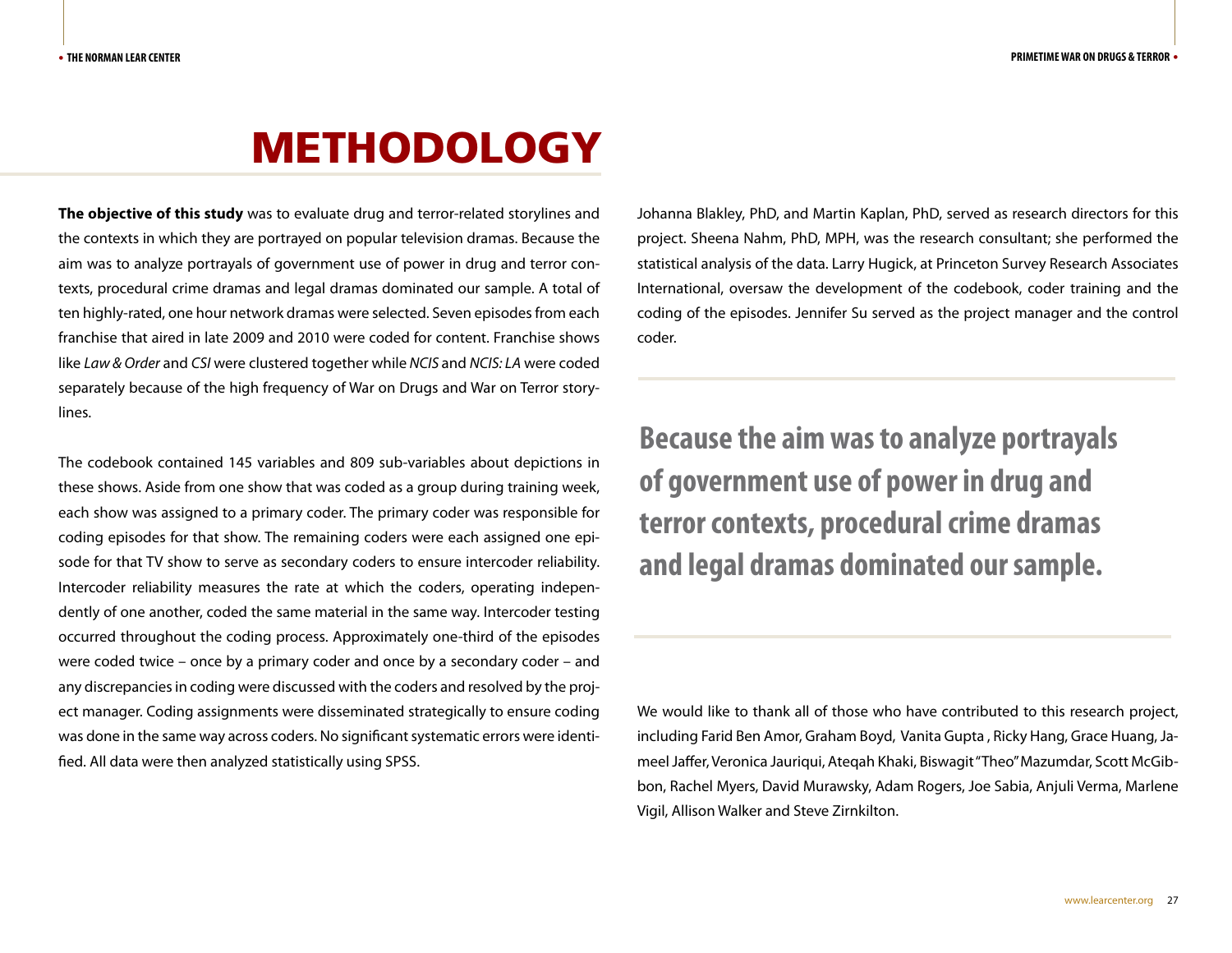# AFTERWORD

**The idea for this project emerged** during a series of focus groups conducted by the ACLU, which sought a better understanding of public attitudes towards the government's use of power in the War on Terror and the War on Drugs. The ACLU observed more than one focus group participant refer to Jack Bauer, the hero of the TV series *24*, when discussing the pros and cons of harsh interrogation techniques and torture. These focus group participants' context for considering the extent to which constitutional limits should be set on government actors seemed literally ripped from the plotlines of television, as they envisioned nail-biting scenes in which due process would hamstring government actors (à la Jack Bauer) in heroic, barely-by-the-skinof-their-teeth efforts to save millions of lives from impending terrorist attacks.

Similarly, another set of focus group participants voiced their views on law enforcement techniques associated with the War on Drugs – SWAT raids, drug dogs, confidential informants, racial profiling and the like – through the stock imagery of television crime dramas. Primetime crime dramas like the *Law & Order* franchise and the newer *CSI* franchise seemed to have created a set of commonly held popular perceptions about the kinds of people who use and sell drugs (and which kinds of drugs), as well as the government actors who enforce drug laws. One might suspect that these television-inspired perceptions have taken hold in people's minds especially because they mythologize a set of mysterious, opaque policies and practices with which the public has little or no direct experience but much interest and related fear.

As an avid television and film viewer – and as the ACLU's Advocacy Director of the Drug Law Reform Project and later as the Senior Program Strategist for the Center for Justice, which addresses mass incarceration, the treatment of prisoners and the death penalty – I asked myself how the portrayals of these issues on the big and small screen might at least partially create and reinforce the political and social conditions in which I work. To me, it seems common sense that the terms of debate and the highly stylized, dramatic scenarios put forth in popular television shows have as much of an impact on what people think the War on Terror and War on Drugs are really about than any legal brief or whitepaper from an advocacy organization. When people ask me what I think of the War on Drugs, for example, I tell them to watch *Training Day, American Gangster* and all five seasons of *The Wire*.

(For what it's worth, I might also recommend that they read Justice Thurgood Marshall's dissent in the 1989 U.S. Supreme Court case, *Skinner v. Railway Labor Executives Association*, in which he said, "There is no drug exception to the Constitution, any more than there is a communism exception or an exception for other real or imagined sources of domestic unrest." I might also recommend a few other law review articles, but I doubt they would have the same resonance for most people – unless of course they are ACLU lawyers.)

**When people ask me what I think of the War on Drugs, for example, I tell them to watch** *Training Day***,** *American Gangster*  **and all five seasons of** *The Wire***.**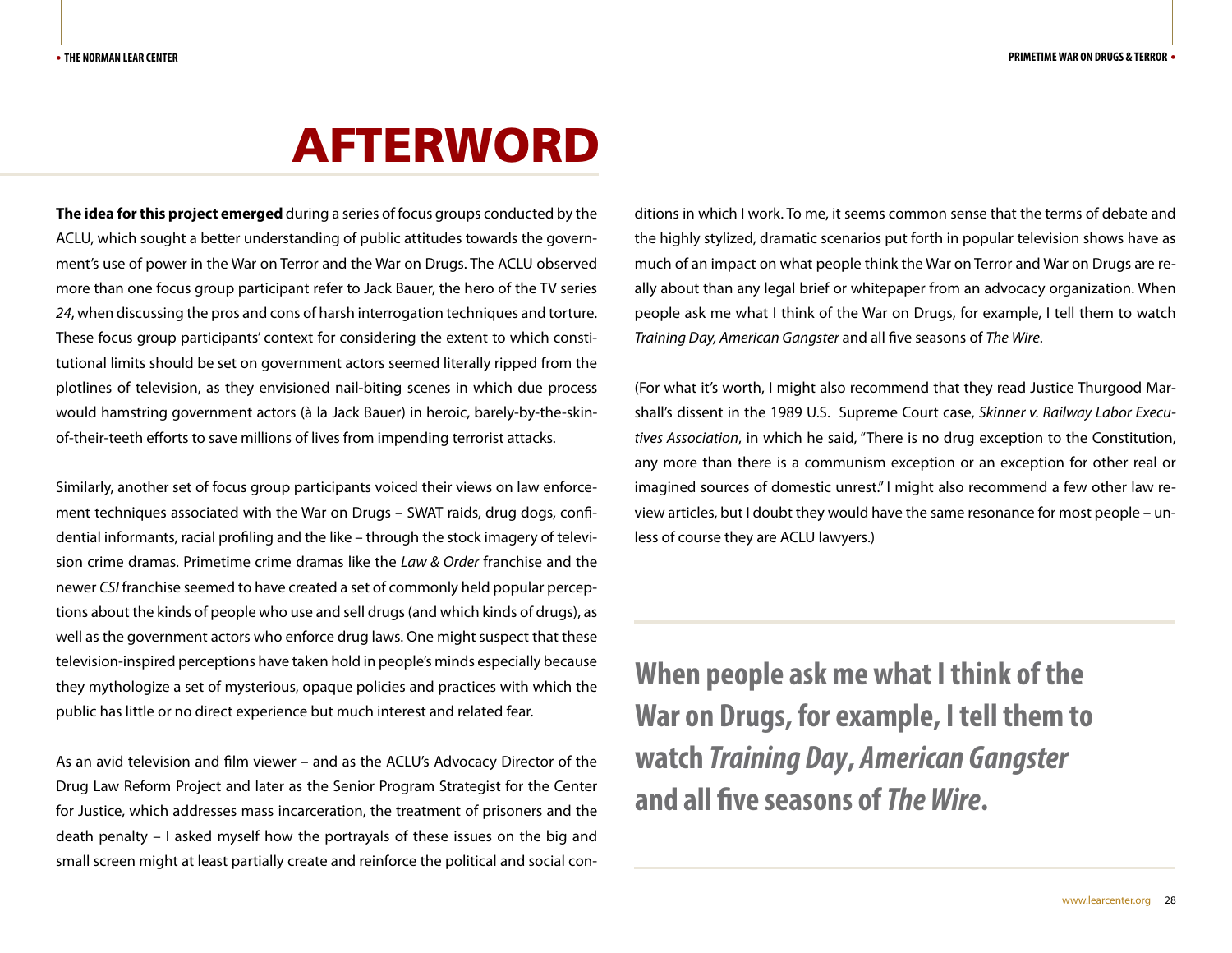After observing some of these focus groups while working at the ACLU, my colleagues and I began to ask ourselves if, as advocates, we should know more about the popular culture influencing the political and social landscape of civil liberties and civil rights. As an advocate, it was clearly my job to be relatively well informed about the public opinion data, congressional and legislative actions and judicial principles that govern law and policymaking in these areas, but wasn't it also my job to have a handle on popular culture? I wanted to know more about how entertainment, and television in particular, which is ubiquitous and rife with depictions of drug and terror issues, might be shaping the playing field.

That's precisely when the ACLU reached out to the Norman Lear Center, which studies just these kinds of questions. This report is the product of many hours (happily) watching 49 episodes of ten 2009-10 primetime crime dramas, thinking about how to scientifically code their characteristically complex, intricate and fluid plotlines and characters, and wrestling – at times – to make sense of what I know of the reality of the War on Terror and the War on Drugs in the context of what is depicted on television.

The ACLU has acknowledged from the outset that the depictions of the War on Terror and War on Drugs in the shows analyzed for this project are fictionalized accounts, and that their purpose is to entertain, not educate. Very few people expect television dramas to adhere to the standard of journalistic ethics and accuracy we demand of the news media. That is why none of the findings in this report prescribe changes in storytelling or artistic choices. The ACLU respects – and, indeed, regularly defends – artistic freedom. The ACLU's interest in this research was never to use it as a vehicle for advocating for changes to fictionalized accounts of the War on Terror or the War on Drugs, but rather to begin to understand how the popular fictional narratives television viewers digest might play a role in how advocates do their work shaping public discourse on these critical issues.

On the 10th anniversary of the September 11th terrorist attacks, as our nation remains embroiled in wars in Iraq and Afghanistan and the War on Terror, and on the 40th anniversary of President Richard Nixon's declaration of the War on Drugs, as we have become the world's largest jailer and incarcerate over 500,000 people for violating drug laws, these questions would appear to be more important than ever.

*Anjuli Verma was a former policy advocate and communications strategist for the American Civil Liberties Union from 2003 to February 2011. She is currently pursuing a PhD in Criminology, Law and Society at the University of California, Irvine.*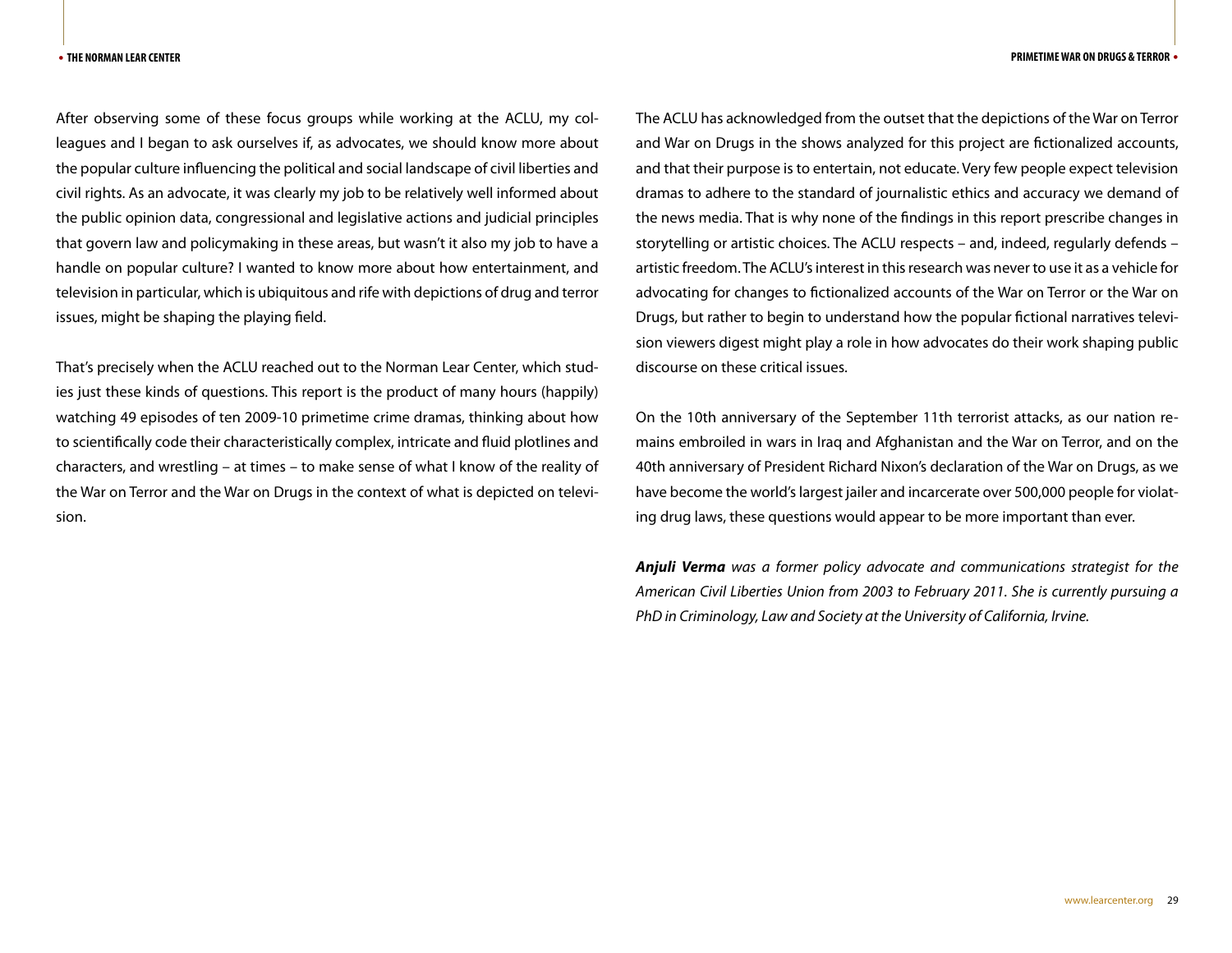# APPENDIX A

#### **TABLE 1: TELEVISION SHOWS & EPISODES**

|  |      | <b>TV SHOW/FILM</b> | <b>SEASON</b>           | <b>EPISODE#</b>         | <b>EPISODE NAME</b>          |
|--|------|---------------------|-------------------------|-------------------------|------------------------------|
|  |      | ${\bf 24}$          | $\pmb{8}$               | $\mathbf{1}$            | 4pm-5pm                      |
|  |      | ${\bf 24}$          | $\pmb{8}$               | 13                      | 4am-5am                      |
|  |      | ${\bf 24}$          | $\pmb{8}$               | 16                      | 7am-8am                      |
|  | 24   | 24                  | 8                       | 20                      | 11am-12pm                    |
|  |      | ${\bf 24}$          | 8                       | 21                      | 12pm-1pm                     |
|  |      | ${\bf 24}$          | $\pmb{8}$               | 23                      | 2pm-3pm                      |
|  |      | ${\bf 24}$          | $\pmb{8}$               | ${\bf 24}$              | 3pm-4pm                      |
|  |      | <b>CSI</b>          | 10                      | $\overline{\mathbf{2}}$ | <b>Ghost Town</b>            |
|  | CSI: | <b>CSI</b>          | 10                      | $16$                    | <b>Panty Sniffer</b>         |
|  |      | <b>CSI</b>          | 11                      | $\mathbf{1}$            | <b>Shock Waves</b>           |
|  |      | <b>CSI: Miami</b>   | $\bf8$                  | $\bf 6$                 | <b>Dude Where's My Groom</b> |
|  |      | <b>CSI: Miami</b>   | 8                       | 10                      | <b>Count Me Out</b>          |
|  |      | <b>CSI: Miami</b>   | $\pmb{8}$               | 14                      | In the Wind                  |
|  |      | <b>CSI: Miami</b>   | $\pmb{8}$               | 16                      | LA                           |
|  |      | House               | $\bf 6$                 | $\mathbf{1}$            | <b>Broken</b>                |
|  |      | House               | $\bf 6$                 | $10$                    | <b>The Down Low</b>          |
|  |      | House               | $\bf 6$                 | $12$                    | <b>Moving the Chains</b>     |
|  |      | House               | $\bf 6$                 | 13                      | $5-to-9$                     |
|  |      | House               | $\bf 6$                 | $16$                    | Lockdown                     |
|  |      | House               | $\bf 6$                 | $21$                    | <b>Help Me</b>               |
|  |      | House               | $\overline{\mathbf{z}}$ | $\mathbf{1}$            | <b>Now What?</b>             |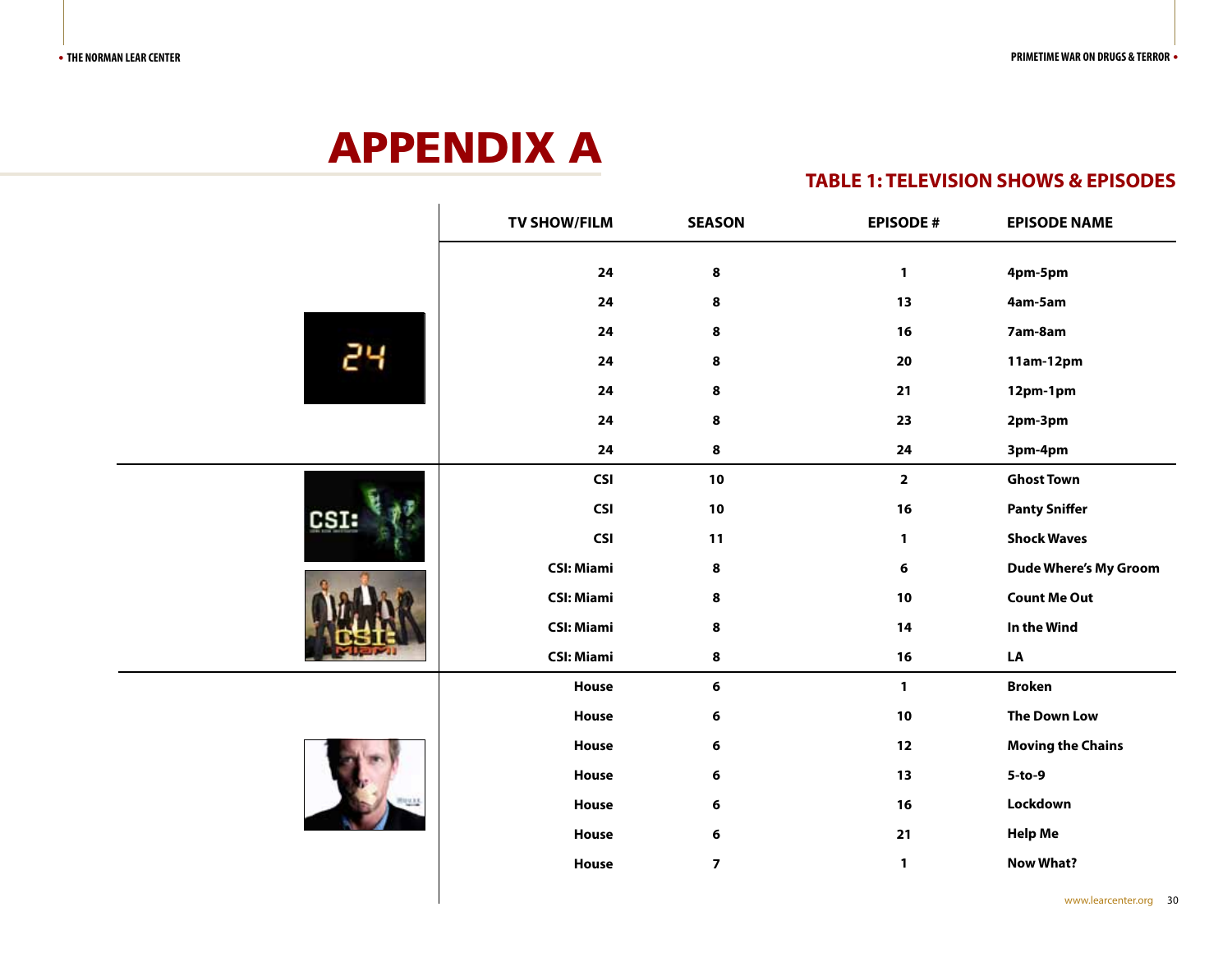#### • **THE NORMAN LEAR CENTER PRIMETIME WAR ON DRUGS & TERROR** •

|  |                                                                                                          | <b>TV SHOW/FILM</b>      | <b>SEASON</b>           | <b>EPISODE#</b>         | <b>EPISODE NAME</b>            |
|--|----------------------------------------------------------------------------------------------------------|--------------------------|-------------------------|-------------------------|--------------------------------|
|  | LAW <sub>&amp;</sub><br>OR DE R<br>ORDER<br>PECIAL VICTIMS UNIT<br><b>LAW &amp; ORDER</b><br>LOS ANGELES | Law & Order (original)   | 20                      | $\mathbf{1}$            | <b>Memo from the Dark Side</b> |
|  |                                                                                                          | Law & Order (original)   | 20                      | $\overline{7}$          | <b>Boy Gone Astray</b>         |
|  |                                                                                                          | Law & Order: Los Angeles | 1                       | 3                       | <b>Harbor City</b>             |
|  |                                                                                                          | Law & Order: Los Angeles | $\mathbf{1}$            | 4                       | Sylmar                         |
|  |                                                                                                          | Law & Order: SVU         | 11                      | 6                       | <b>Spooked</b>                 |
|  |                                                                                                          | Law & Order: SVU         | 12                      | 5                       | Wet                            |
|  |                                                                                                          | Law & Order: SVU         | 12                      | 8                       | <b>Penetration</b>             |
|  | NCIS                                                                                                     | <b>NCIS</b>              | $\overline{7}$          | 14                      | <b>Masquerade</b>              |
|  |                                                                                                          | <b>NCIS</b>              | $\overline{\mathbf{z}}$ | 16                      | <b>Mother's Day</b>            |
|  |                                                                                                          | <b>NCIS</b>              | $\overline{\mathbf{z}}$ | 17                      | <b>Double Identity</b>         |
|  |                                                                                                          | <b>NCIS</b>              | $\overline{\mathbf{z}}$ | 22                      | <b>Borderland</b>              |
|  |                                                                                                          | <b>NCIS</b>              | 8                       | $\mathbf{1}$            | <b>Spider and the Fly</b>      |
|  |                                                                                                          | <b>NCIS</b>              | 8                       | $\overline{2}$          | <b>Worst Nightmare</b>         |
|  |                                                                                                          | <b>NCIS</b>              | 8                       | 8                       | <b>Enemies Foreign</b>         |
|  |                                                                                                          | <b>NCIS: Los Angeles</b> | $\mathbf{1}$            | 18                      | <b>Blood Brothers</b>          |
|  |                                                                                                          | <b>NCIS: Los Angeles</b> | 1                       | 19                      | Hand-to-Hand                   |
|  |                                                                                                          | <b>NCIS: Los Angeles</b> | $\mathbf{1}$            | 22                      | <b>Hunted</b>                  |
|  |                                                                                                          | <b>NCIS: Los Angeles</b> | $\mathbf{2}$            | $\mathbf{2}$            | <b>Black Widow</b>             |
|  |                                                                                                          | <b>NCIS: Los Angeles</b> | $\mathbf{2}$            | 3                       | <b>Borderline</b>              |
|  |                                                                                                          | <b>NCIS: Los Angeles</b> | $\mathbf{2}$            | $\overline{\mathbf{z}}$ | <b>Anonymous</b>               |
|  |                                                                                                          | <b>NCIS: Los Angeles</b> | $\mathbf{2}$            | 8                       | <b>Bounty</b>                  |
|  |                                                                                                          |                          |                         |                         |                                |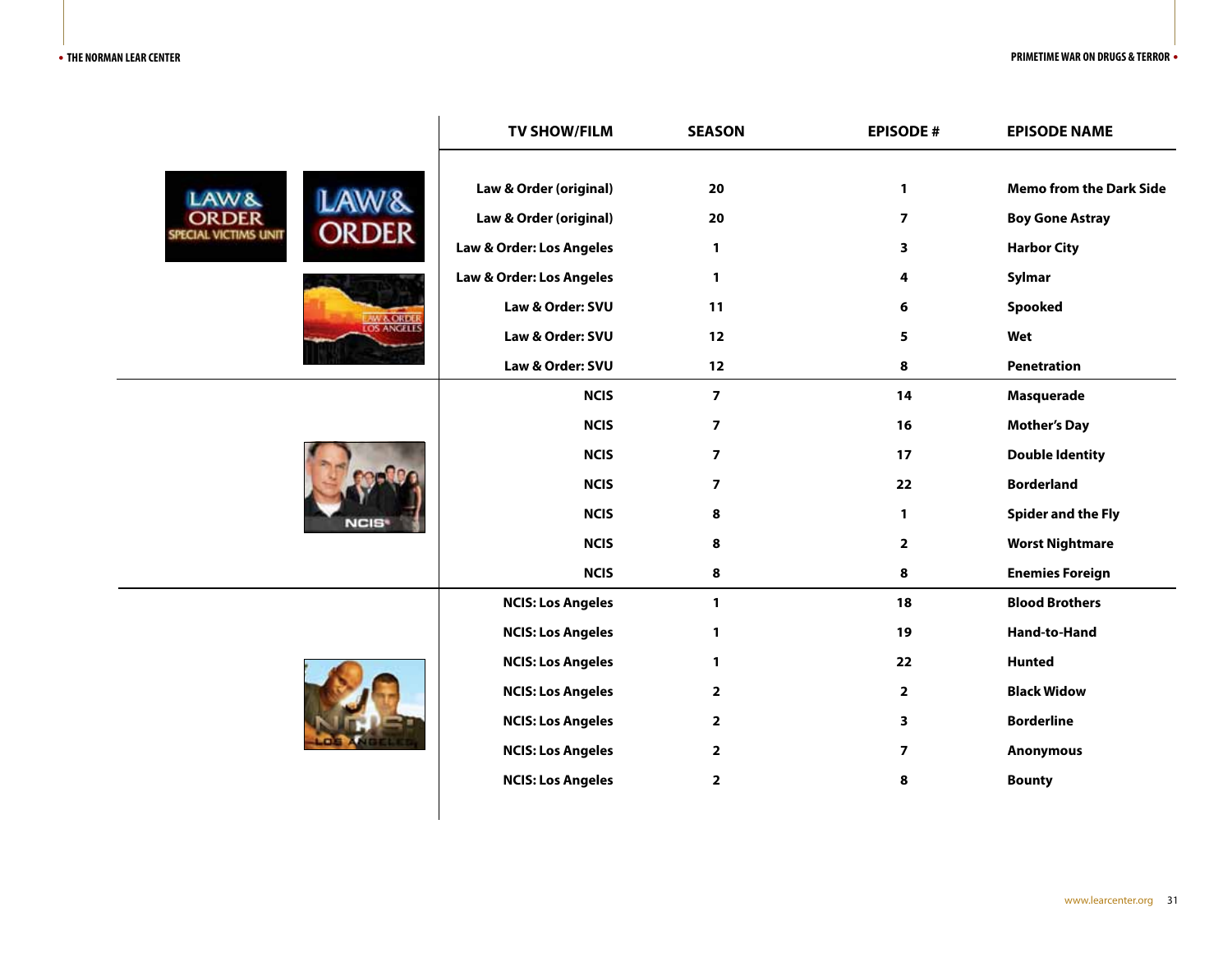| roodwife |  |
|----------|--|

| <b>TV SHOW/FILM</b>  | <b>SEASON</b> | <b>EPISODE#</b> | <b>EPISODE NAME</b> |  |
|----------------------|---------------|-----------------|---------------------|--|
|                      |               |                 |                     |  |
| <b>The Good Wife</b> | 1             | 10              | <b>Lifeguard</b>    |  |
| <b>The Good Wife</b> | 1             | 12              | <b>Painkiller</b>   |  |
| <b>The Good Wife</b> | 1             | 14              | Hi                  |  |
| <b>The Good Wife</b> | 1             | 16              | <b>Fleas</b>        |  |
| <b>The Good Wife</b> | 1             | 19              | <b>Boom</b>         |  |
| <b>The Good Wife</b> | 1             | 23              | <b>Running</b>      |  |
| <b>The Good Wife</b> | 2             | 8               | On Tap              |  |